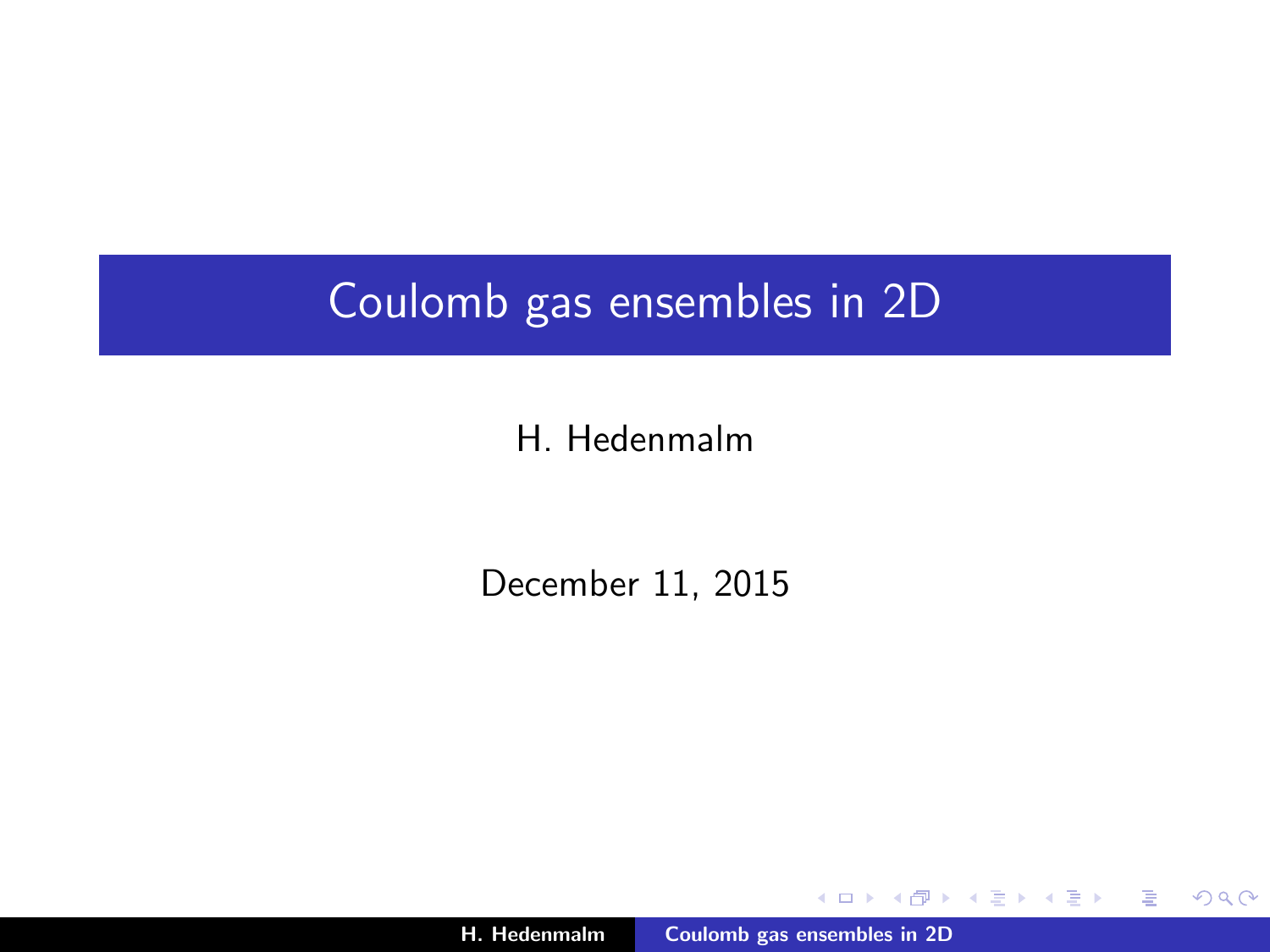We consider *n* repelling particles in 2D confined by a potential  $V: \mathbb{C} \to \mathbb{R}$ . The interaction energy between the repelling particles is modelled by

$$
\mathcal{E}_V^{\text{int}} := \sum_{j,k: j\neq k} \log \frac{1}{|z_j - z_k|},
$$

where  $z_i$  denotes the position of the *j*-th particle, and the potential energy is given by

$$
\mathcal{E}_V^{\text{pot}} := \sum_{j=1}^n V(z_j).
$$

The total energy of a configuration  $(z_1, \ldots, z_n) \in \mathbb{C}^n$  is then given by

$$
\mathcal{E}_V := \mathcal{E}_V^{\rm int} + \mathcal{E}_V^{\rm pot}.
$$

④ 重 お ④ 重 お …

へのへ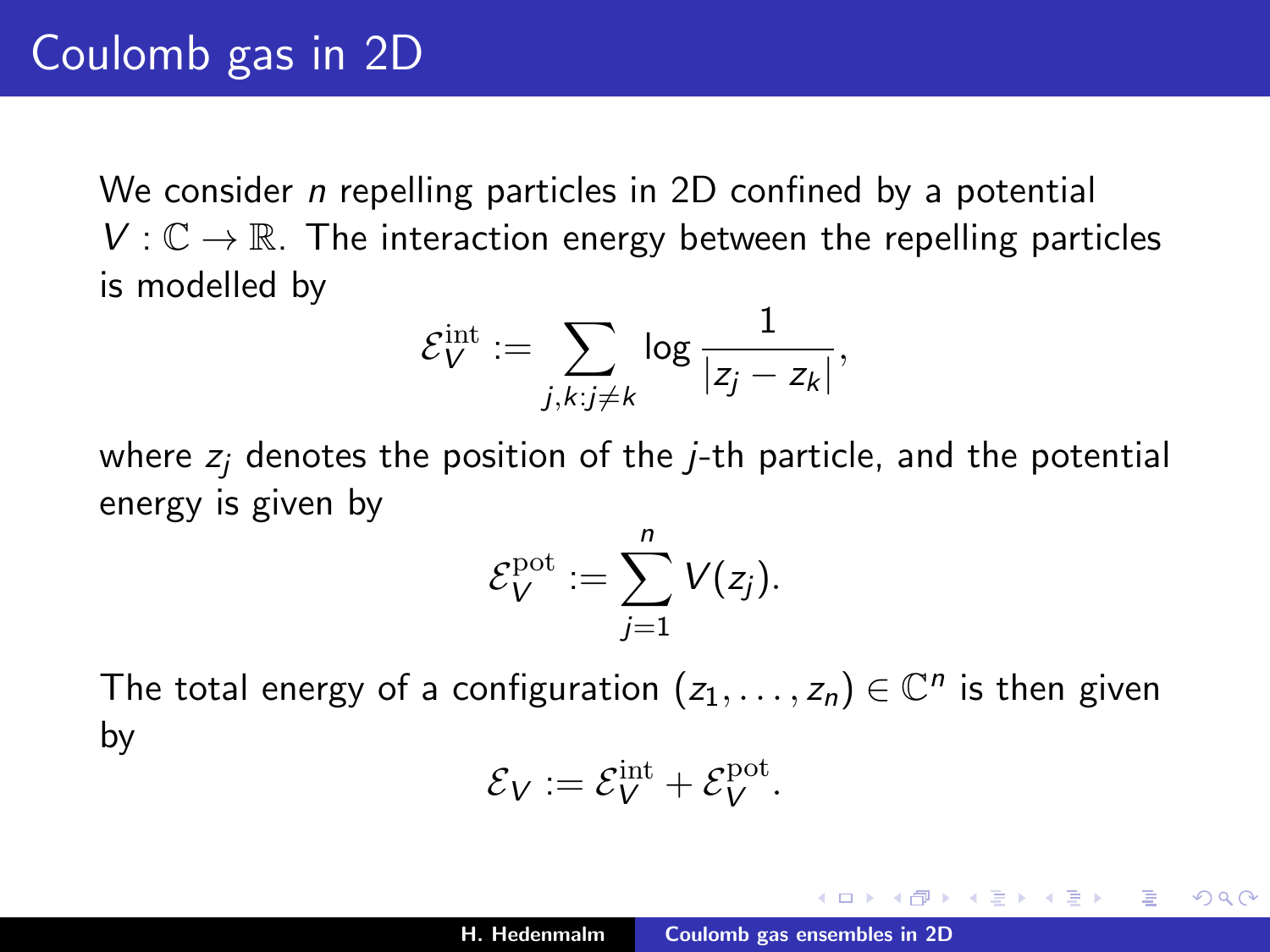#### Coulomb gas. Gibbs model and inverse temperature

In any reasonable gas dynamics model, the low energy states should be more likely than the high energy states. Fix a positive constant  $\beta$ , and let  $Z_n$  be the constant ("partition function")

$$
Z_n := \int_{\mathbb{C}^n} e^{-\frac{\beta}{2} \mathcal{E}_V} \mathrm{dvol}_{2n},
$$

where  $\mathrm{vol}_{2n}$  denotes standard volume measure in  $\mathbb{C}^n\cong\mathbb{R}^{2n}.$  Here, we need to assume that  $V$  grows at sufficiently at infinity to make the integral converge. The Gibbs model gives the joint density of states

$$
\frac{1}{Z_n}e^{-\frac{\beta}{2}\mathcal{E}_V},
$$

which we use to define a probability point process  $\overline{\Pi}_n \in \mathrm{prob}(\mathbb C^n)$ by setting

$$
d\Pi_n := \frac{1}{Z_n} e^{-\frac{\beta}{2} \mathcal{E}_V} dv_2_n.
$$

<span id="page-2-0"></span>御 ▶ ス ヨ ▶ ス ヨ ▶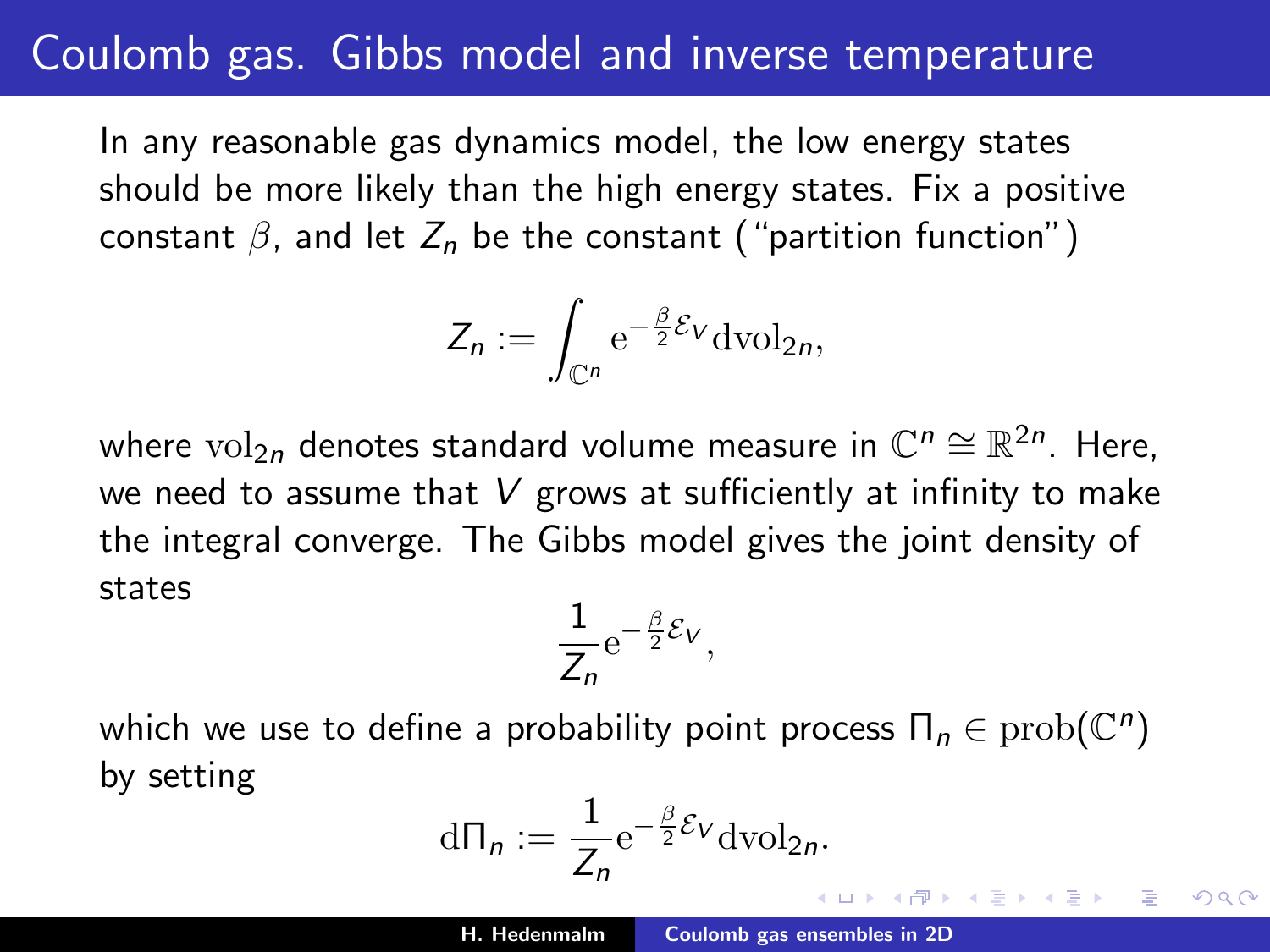# Simulation of the Ginibre ensemble  $\mathcal{V}(z) = m |z|^2$   $(1700$ pts)

<span id="page-3-0"></span>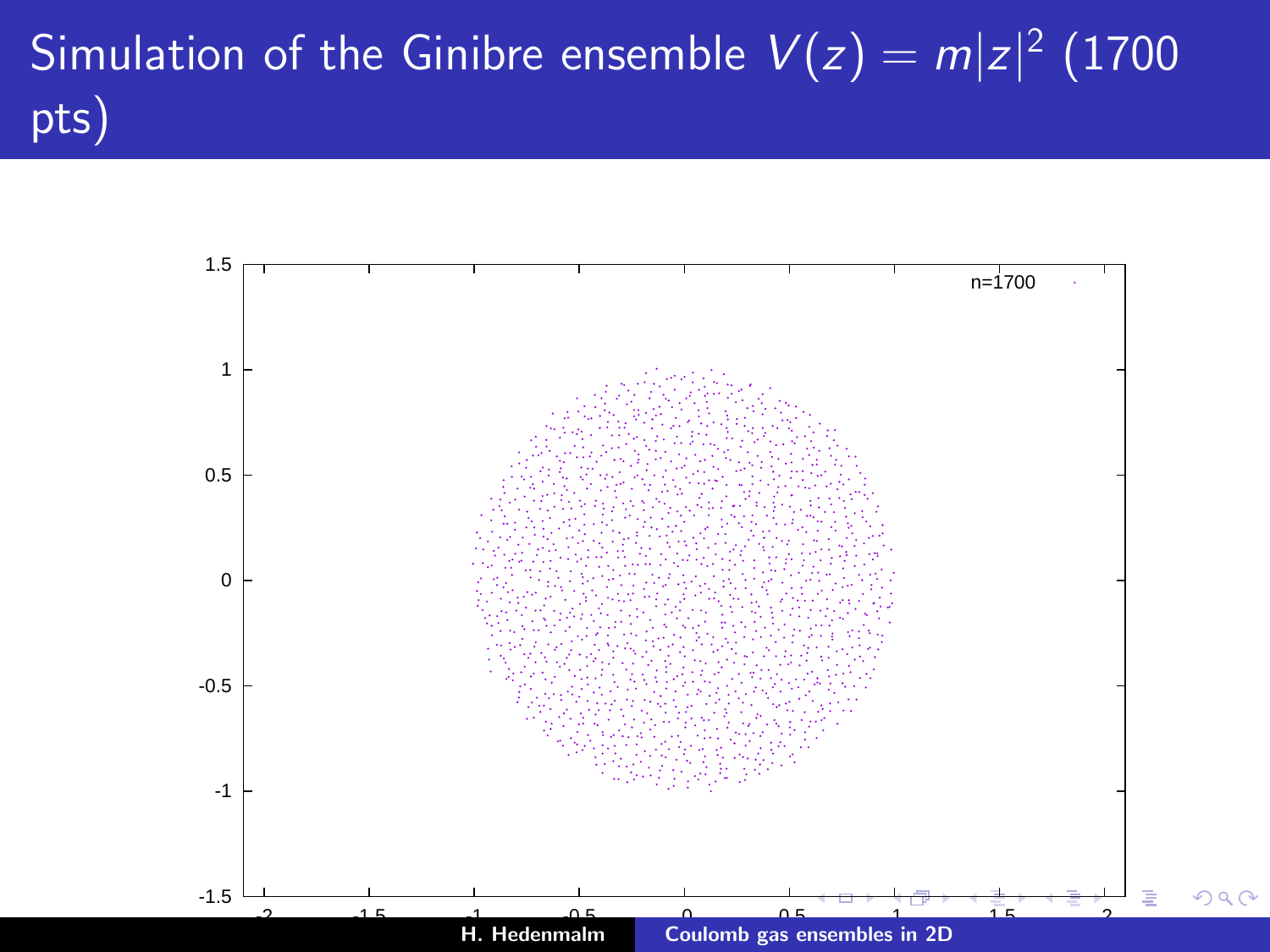The process  $\Pi_n$  models a cloud of electrons in a confining potential. Clearly,  $\Pi_n$  is random probabilty measure on  $\mathbb{C}^n$ . In order to study this process as  $n \to +\infty$ , it is advantageous to introduce the marginal probability measures  $\mathsf{\Pi}^{(k)}_n$  (for  $0\leq k\leq n)$  given by

$$
\Pi_n^{(k)}(e) := \Pi_n(e \times \mathbb{C}^{n-k}),
$$

for Borel measurable subsets  $e\subset \mathbb{C}^k$ . In particular,  $\Pi^{(n)}_n=\Pi_n.$ The associated measures

$$
\Gamma_n^{(k)} := \frac{n!}{(n-k)!} \Pi_n^{(k)}
$$

are called intensity (or correlation) measures. To simplify the notation, we write  $\Gamma_n := \Gamma_n^{(n)}$ .

<span id="page-4-0"></span>، ۵۵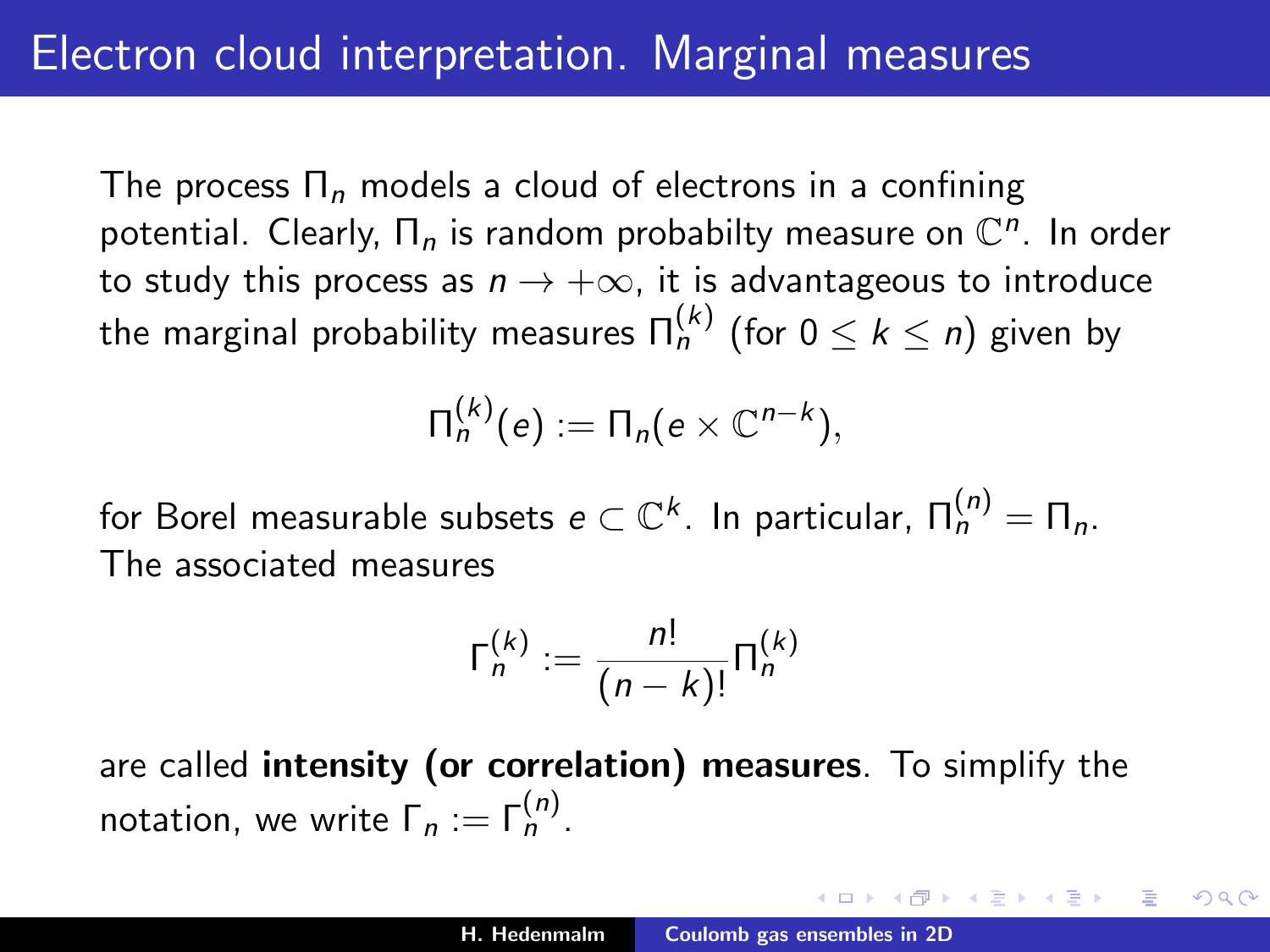It is of interest to analyze what the addition of one more particle means for the process.

**THEOREM 1.** If  $\beta = 2$ , then

$$
\forall k: \ \mathsf{\Gamma}_n^{(k)} \leq \mathsf{\Gamma}_{n+1}^{(k)}.
$$

This means that for the special inverse temperature  $\beta = 2$ , the addition of a new particle monotonically increases all the intensities.

**REMARK 2.** The assertion of Theorem 1 fails for  $\beta > 2$ . For  $\beta$  < 2, however, we conjecture that the assertion of Theorem 1 remains valid.

④重き ④重き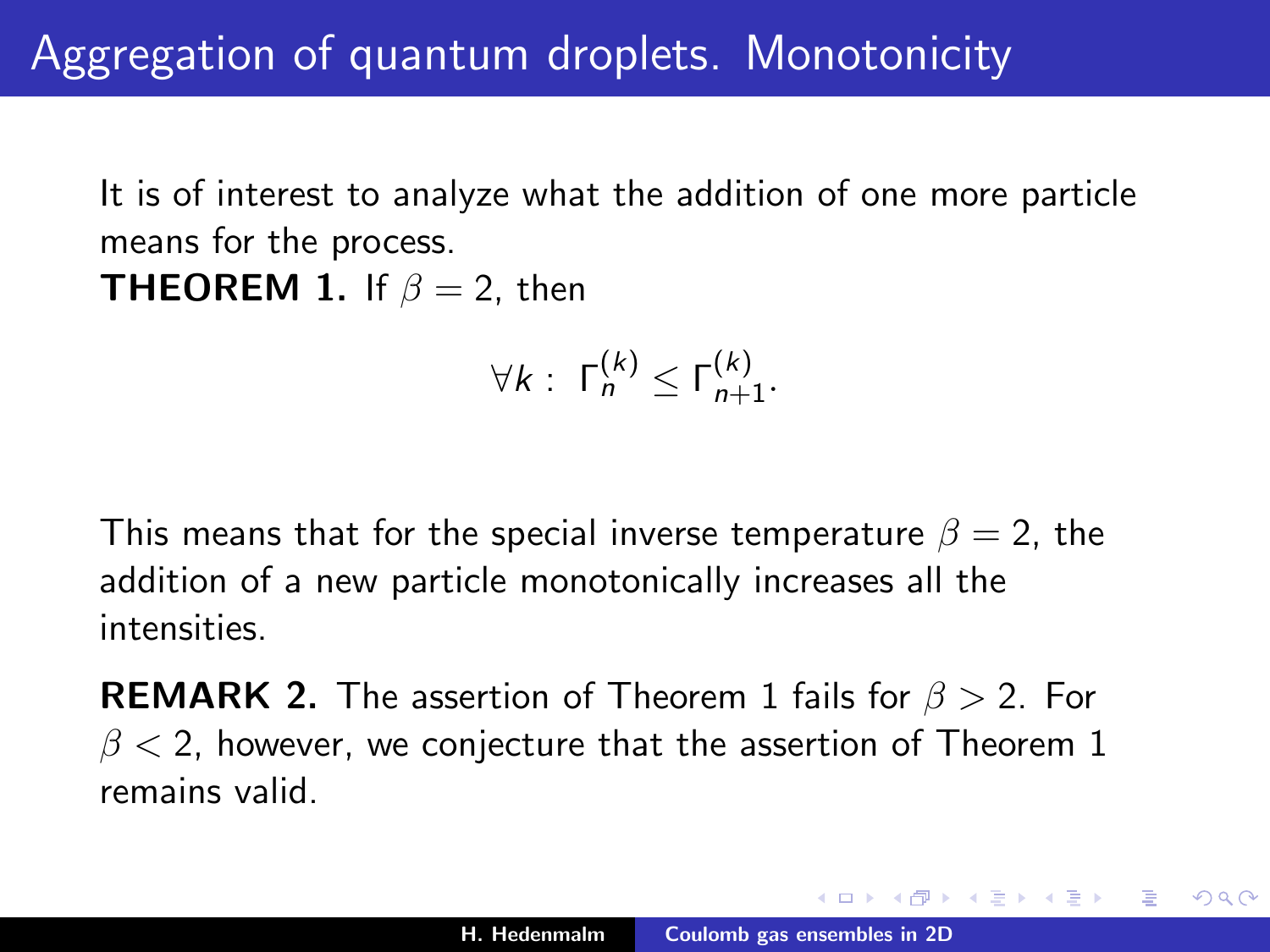#### The determinantal nature of  $\beta = 2$  case (1)

The proof of Theorem 1 is based on the fact that the point process  $\Pi_n$  is determinantal for  $\beta = 2$ . To explain what this means, we need the space  $Pol_n$  of all polynomials in z of degree  $\leq n-1$ . We equip  $\mathrm{Pol}_n$  with the inner product structure of  $L^2(\mathbb{C},\mathrm{e}^{-V}).$  Then under standard assumptions on  $V$ , point evaluations are bounded, and we obtain elements  $K_w \in \mathrm{Pol}_n$  such that

$$
p(w)=\langle p, K_w\rangle_{L^2(\mathbb{C},e^{-V})}.
$$

The function  $K(z, w) := K_w(z)$  may be written in the form

$$
K(z, w) = \sum_{j=0}^{n-1} e_j(z) \overline{e}_j(w),
$$

where the  $e_j$  form an ONB. It is called **the reproducing kernel**.

**SALE AND**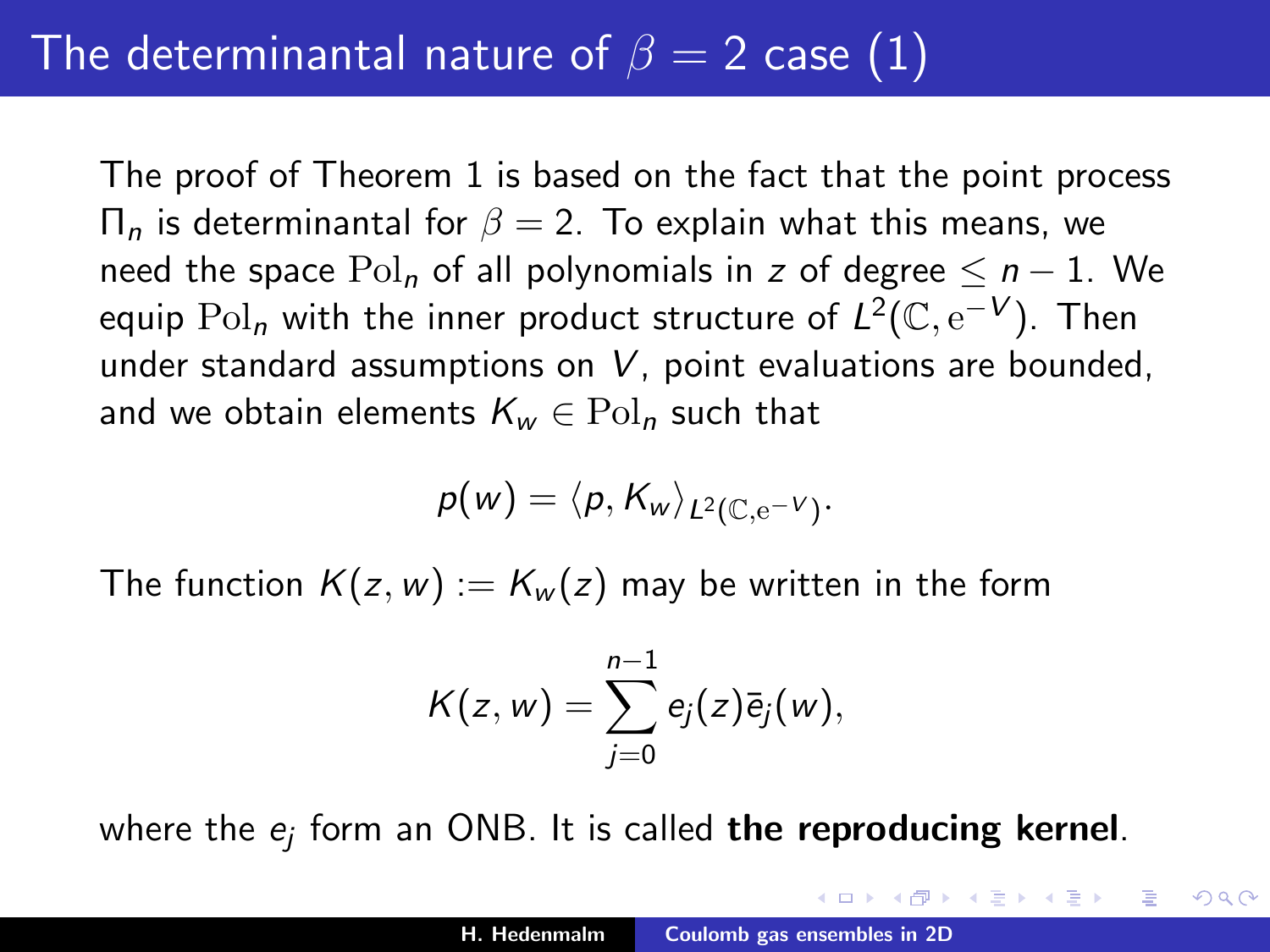The determinantal structure of the process is easiest to see by considering intensities:

$$
d\Gamma_n^{(k)}(z) = e^{-\sum_j V(z_j)} det[K(z_i, z_j)]_{i,j=1}^k.
$$

For instance, if we are interested in the intensity  $\mathsf{\Gamma}_n^{(1)}$ , we should analyze  $K(z,z){\rm e}^{-V(z)}$ . The expression

$$
u_n(z) := \frac{1}{n}K(z, z) e^{-V(z)}
$$

is called the 1-**point function**. The determinantal case  $\beta = 2$ models Random Normal Matrices.

へのへ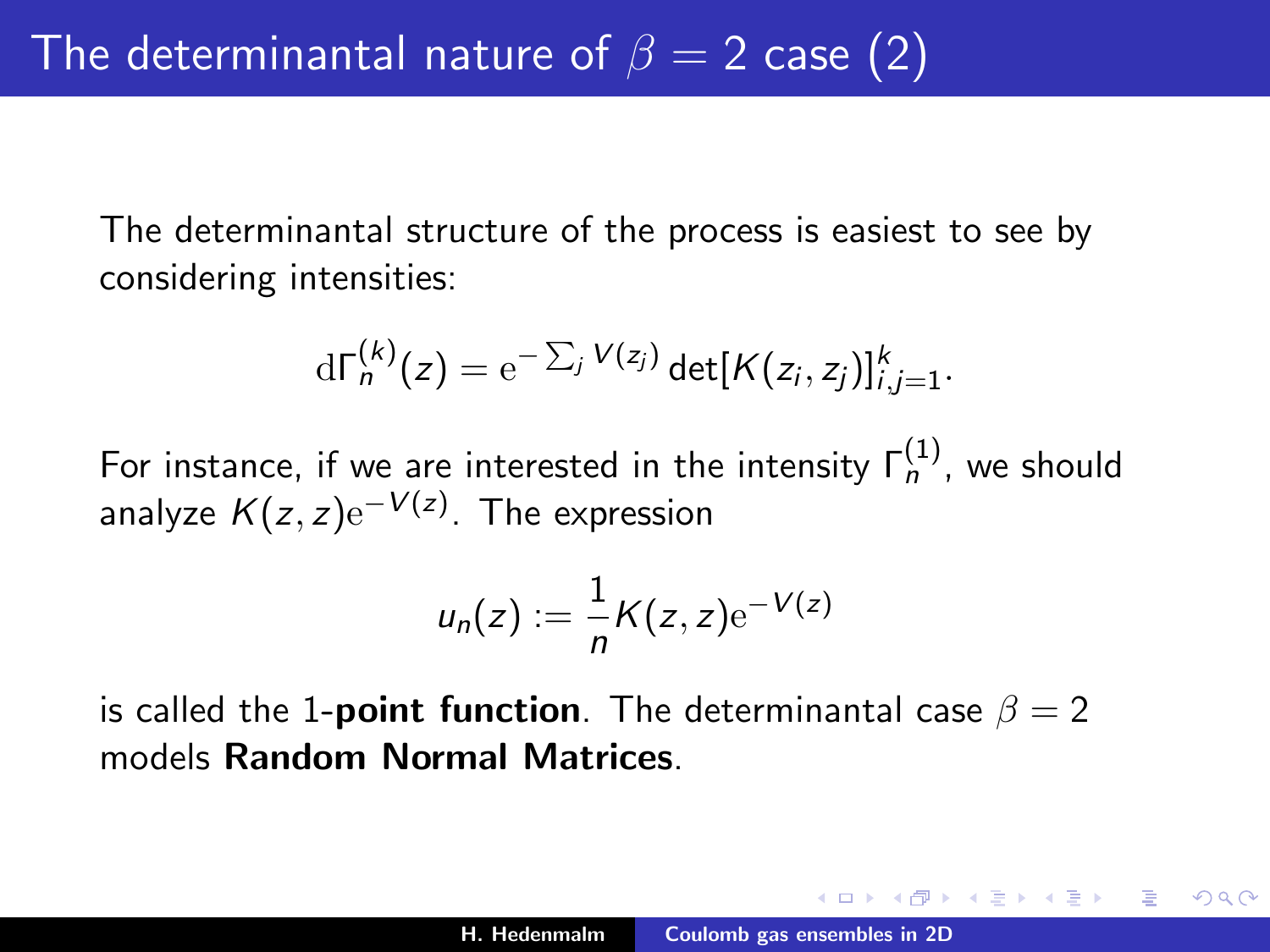To obtain a reasonable limit as  $n \to +\infty$ , we need to renormalize the potential. So we put  $V := mQ$ , where the parameter m is essentially proportional to  $n$  as  $n$  tends to infinity. Here,  $Q$  is a fixed confining potential.

N. B. Note that in the determinantal case, we just need to analyze the (polynomial) reproducing kernels  $K(z, w)$  for the space of polynomials of degree  $\leq$   $n-1$  with respect to the weight  $\mathrm{e}^{-m\mathcal{Q}}$  in the plane C.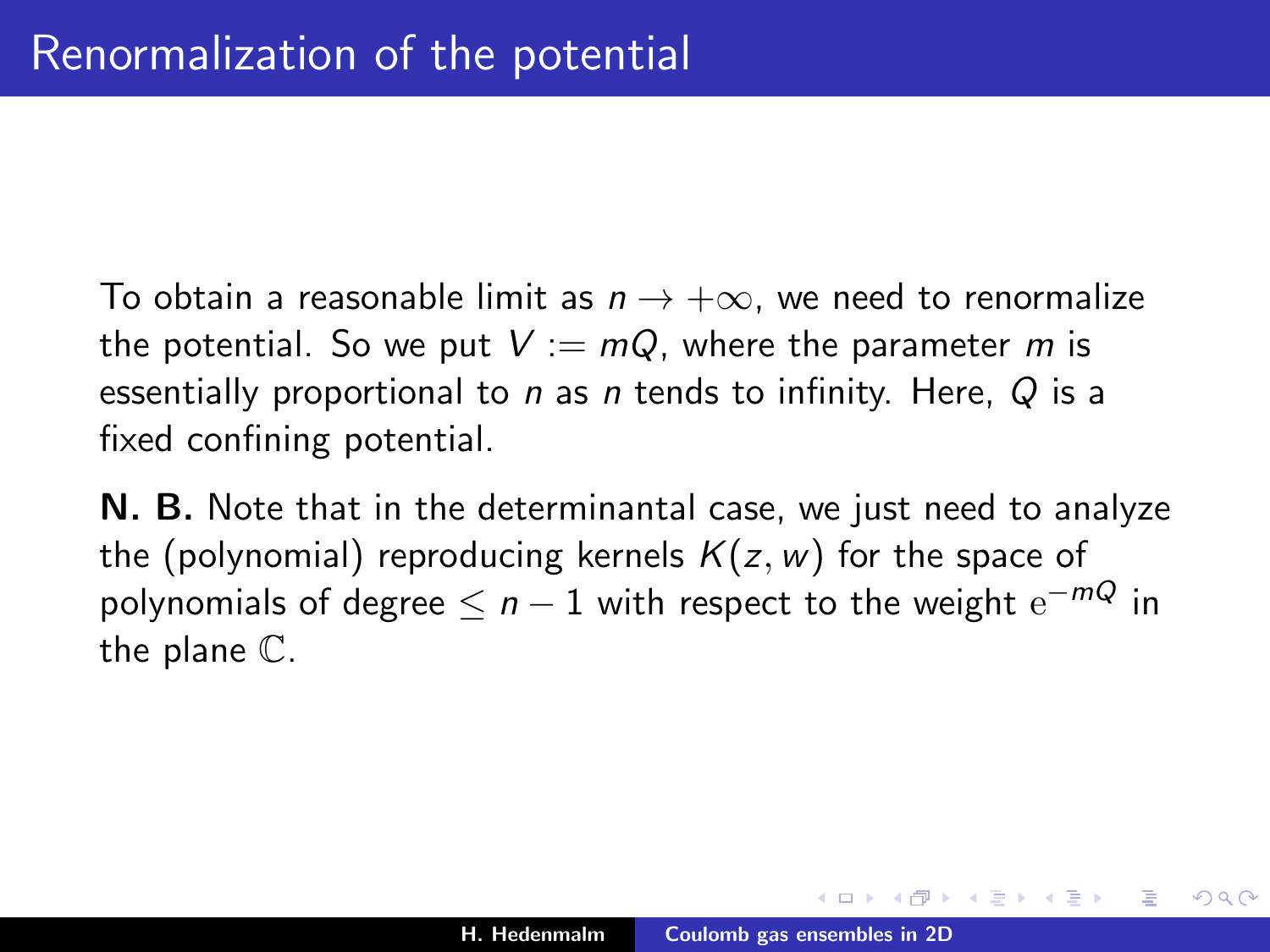### Approximation of the energy (1)

We recall that

$$
\mathcal{E}_{mQ} = \mathcal{E}_{mQ}^{\text{int}} + \mathcal{E}_{mQ}^{\text{pot}} = \sum_{j,k:j\neq k} \log \frac{1}{|z_j - z_k|} + m \sum_{j=1}^{n} Q(z_j),
$$

so that

$$
\frac{\mathcal{E}_{mQ}}{n^2} = \frac{1}{n^2} \sum_{j,k: j \neq k} \log \frac{1}{|z_j - z_k|} + \frac{m}{n^2} \sum_{j=1}^n Q(z_j).
$$

If  $n/m = \tau$ , then

$$
\frac{\mathcal{E}_{mQ}}{n^2} = \frac{1}{n^2} \sum_{j,k: j \neq k} \log \frac{1}{|z_j - z_k|} + \frac{1}{n\tau} \sum_{j=1}^n Q(z_j).
$$

a mills.

 $\rightarrow$   $\oplus$   $\rightarrow$ 

医蛋白 医蛋白

重

 $2Q$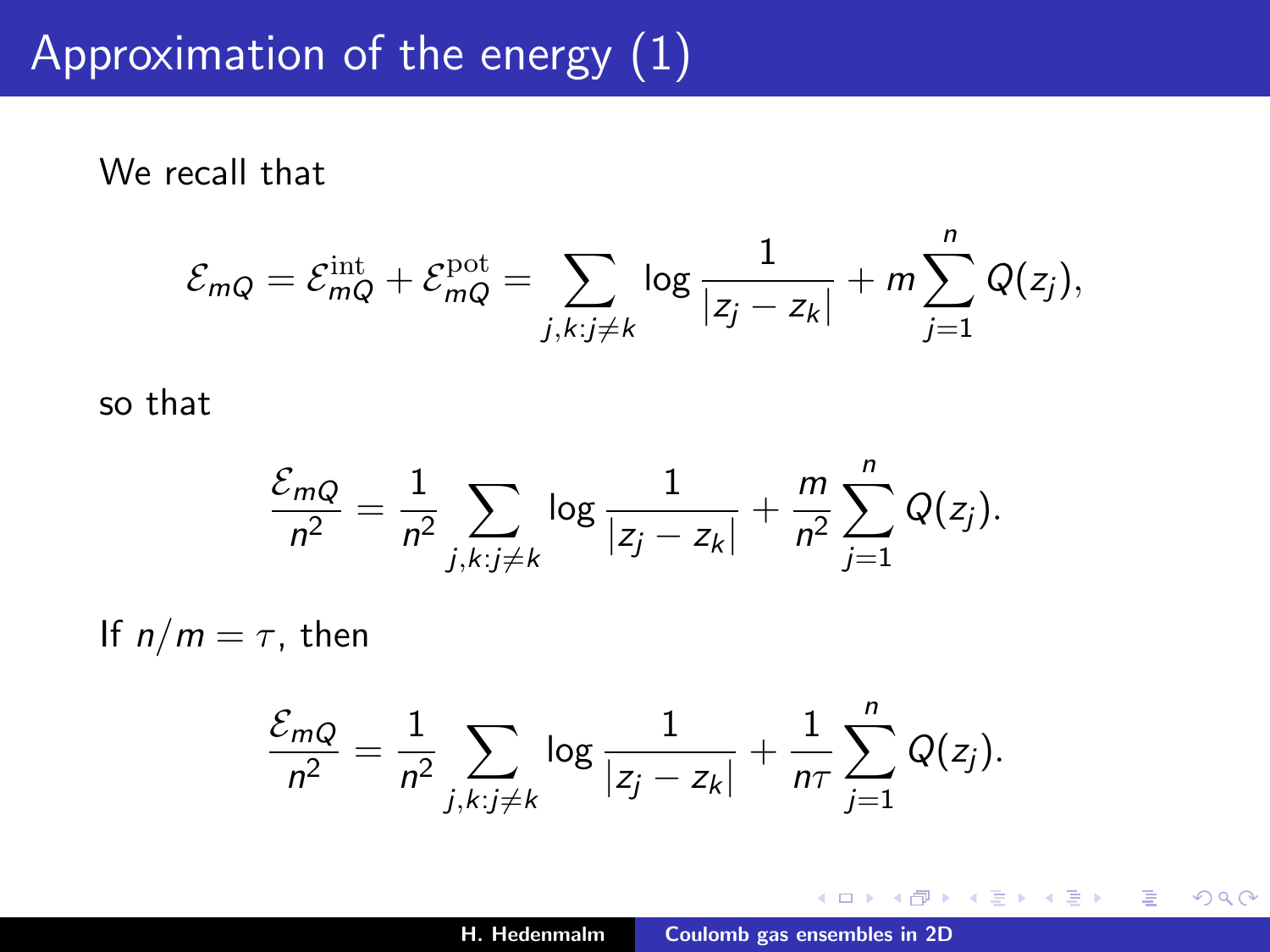If we put (for probability measures  $\sigma$ )

$$
I_Q[\sigma]:=\int_{\mathbb C}\int_{\mathbb C}\log\frac{1}{|\xi-\eta|}\mathrm{d}\sigma(\xi)\mathrm{d}\sigma(\eta)+\int_{\mathbb C}Q\mathrm{d}\sigma,
$$

then

$$
\frac{\mathcal{E}_{mQ}}{n^2} \approx I_{Q/\tau}[\sigma],
$$

where

$$
\mathrm{d}\sigma = \frac{1}{n}\sum_{j=1}^n \mathrm{d}\delta_{z_j}.
$$

Here, "≈" means that we disregard the singularities which appear from diagonal terms in the integral. We write  $\mathit{l}^{\sharp}_{Q/\tau}[\sigma]$  to indicate that we have removed the singular diagonal part from  $I_{Q/\tau}[\sigma]$ .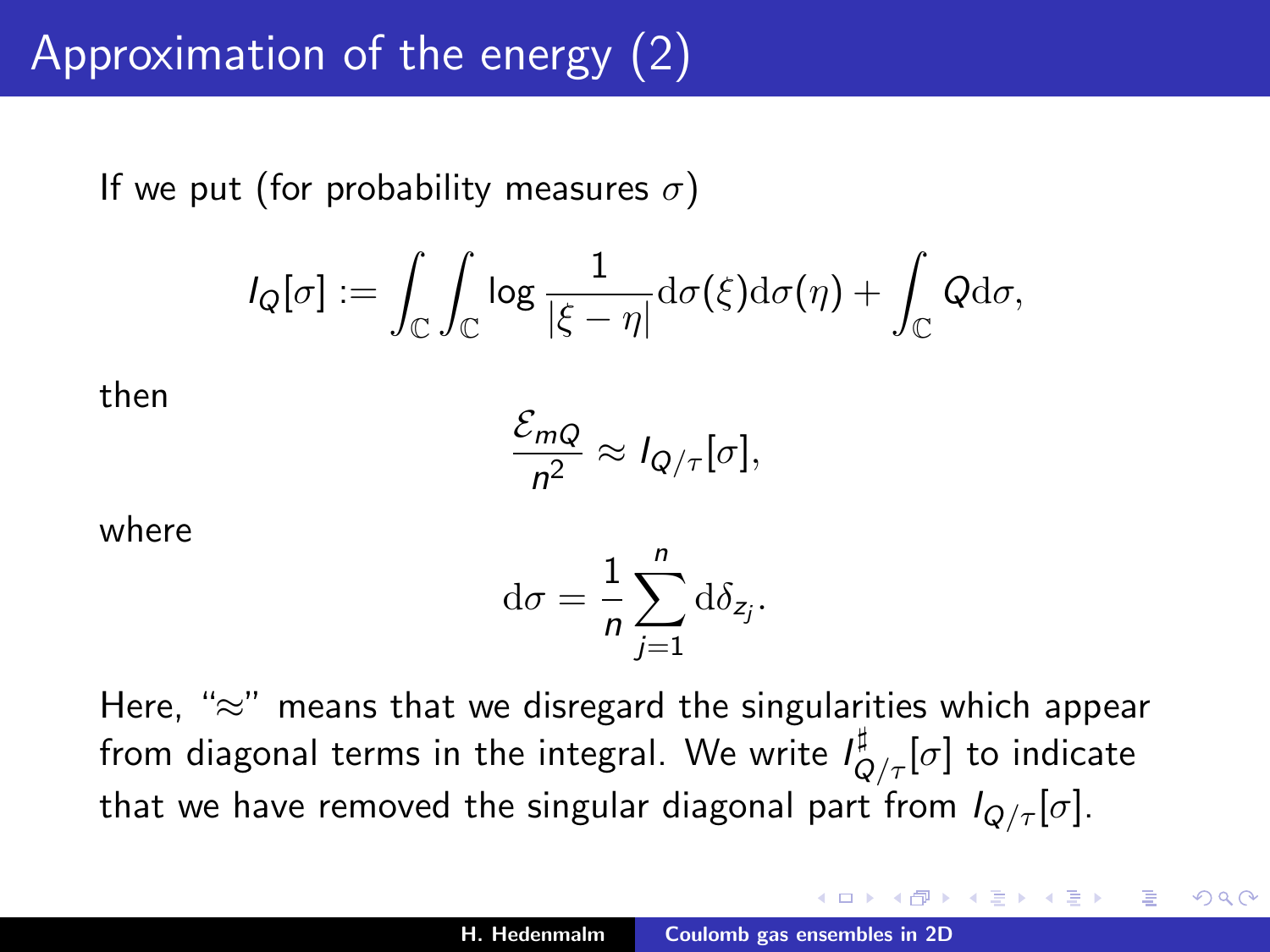We recall the density of states from the Gibbs model

$$
d\Pi_n := \frac{1}{Z_n} e^{-\frac{\beta}{2}\mathcal{E}(\lambda_1,\ldots,\lambda_n)} \mathrm{dvol}_{2n} = \frac{1}{Z_n} e^{-n^2 \frac{\beta}{2} I_{Q/\tau}^{\sharp}[\sigma]} \mathrm{dvol}_{2n}.
$$

The factor  $n^2$  in the exponent means that high energy states get severely punished and we expend generally convergence to the lowest energy state. To make this more precise, let  $\hat{\sigma}_\tau \in \mathrm{prob}_c(\mathbb{C})$ minimize

$$
\min_{\sigma} I_{Q/\tau}[\sigma].
$$

The measure  $\hat{\sigma}_{\tau}$  is called the equilibrium measure.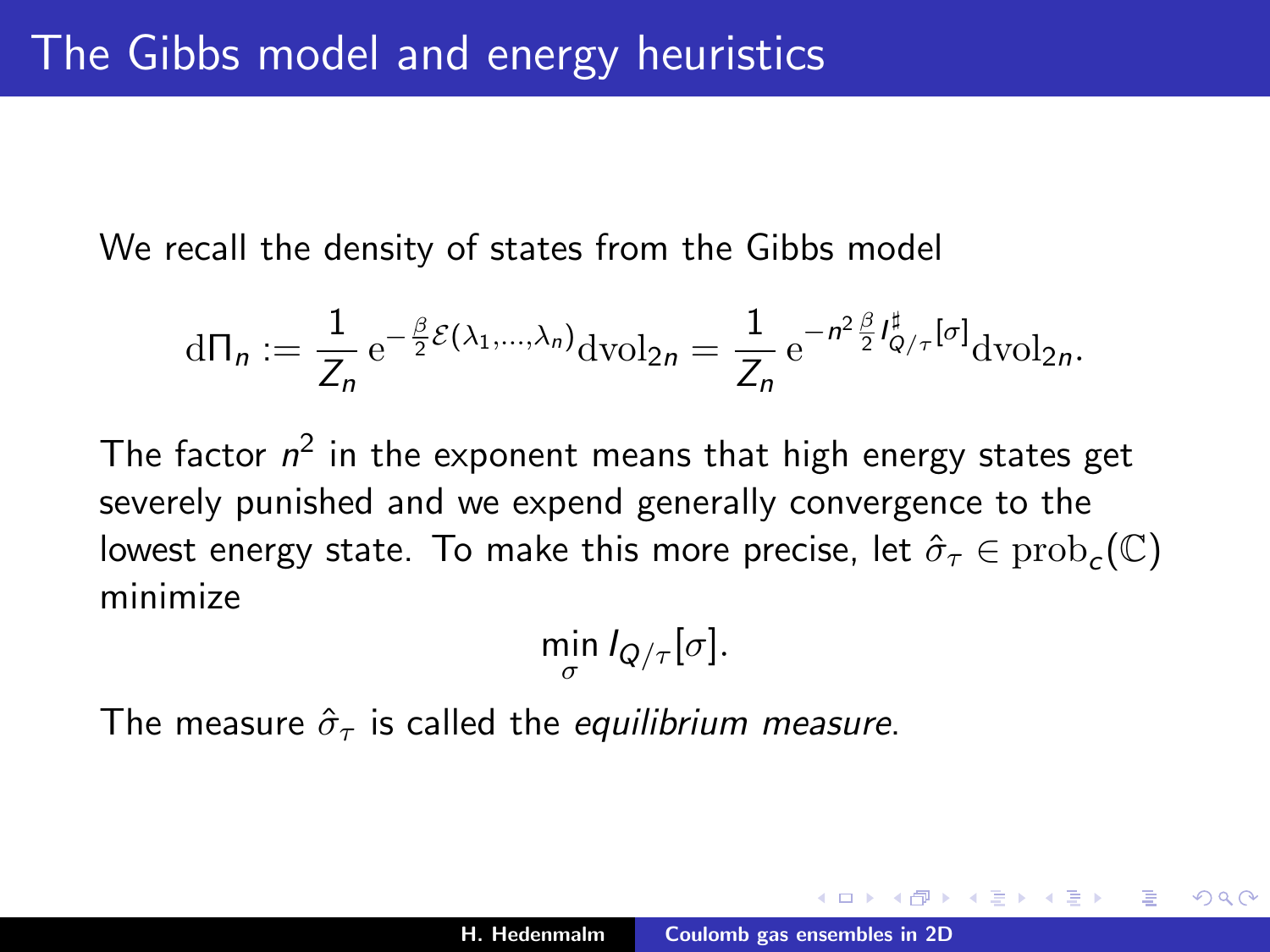**THEOREM 3.** Under minimal growth and smoothness assumptions on  $Q$ , we have for fixed  $k$  that

$$
\Pi_n^{(k)} \to \hat{\sigma}_{\tau}^{\otimes k} \quad \text{as } n \to +\infty, \text{ while } n = m\tau + o(m),
$$

in the weak-star sense of measures.

REMARK 4. In particular, the 1-point function converges to the equilibrium density. Theorem 3 was obtain by K. Johansson in the case of Coulomb gas on the real line [J1]. His techniques work also in the planar case, with some modifications [HM1].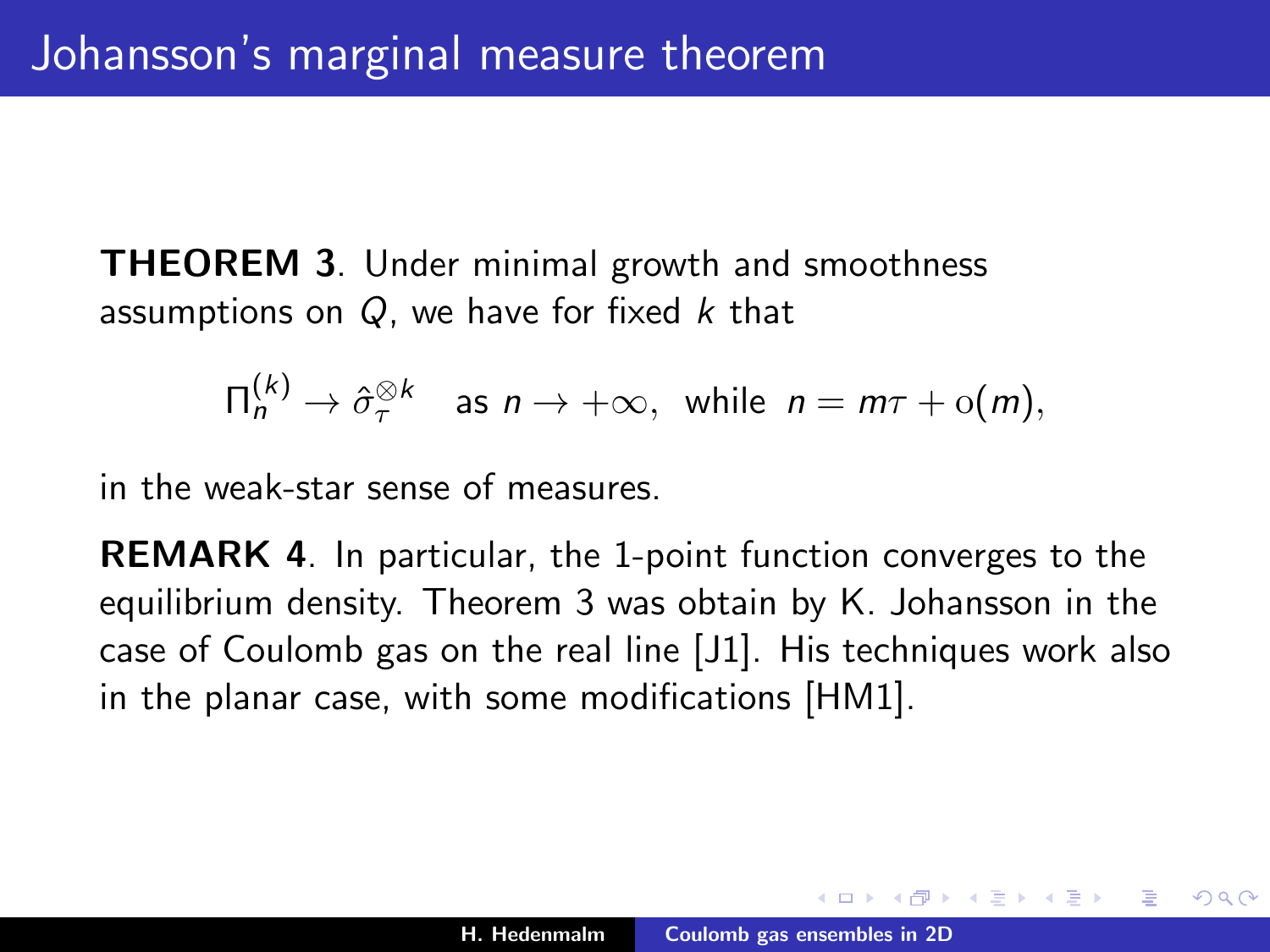#### Obstacle problem and the equilibrium measure

We consider the obstacle problem

$$
\hat{Q}_{\tau}(z) := \sup \{q(z): q \leq Q \text{ on } \mathbb{C}, q \in \mathsf{Subh}_{\tau}(\mathbb{C})\},
$$

where  $\mathsf{Subh}_{\tau}(\mathbb{C})$  denotes the convex set of subharmonic functions  $u: \mathbb{C} \to [-\infty, +\infty]$  with

$$
u(z)\leq 2\tau\log^+|z|+\mathrm{O}(1).
$$

For a measure  $\sigma$ , its logarithmic potential  $U^{\sigma}$  is

$$
U^{\sigma}(\xi):=2\int_{\mathbb{C}}\log\frac{1}{|\xi-\eta|}\mathrm{d}\sigma(\eta).
$$

**THEOREM 5** (Frostman) For some constant c,

$$
\hat{Q}_{\tau}=c-\tau U^{\hat{\sigma}_{\tau}}.
$$

へのへ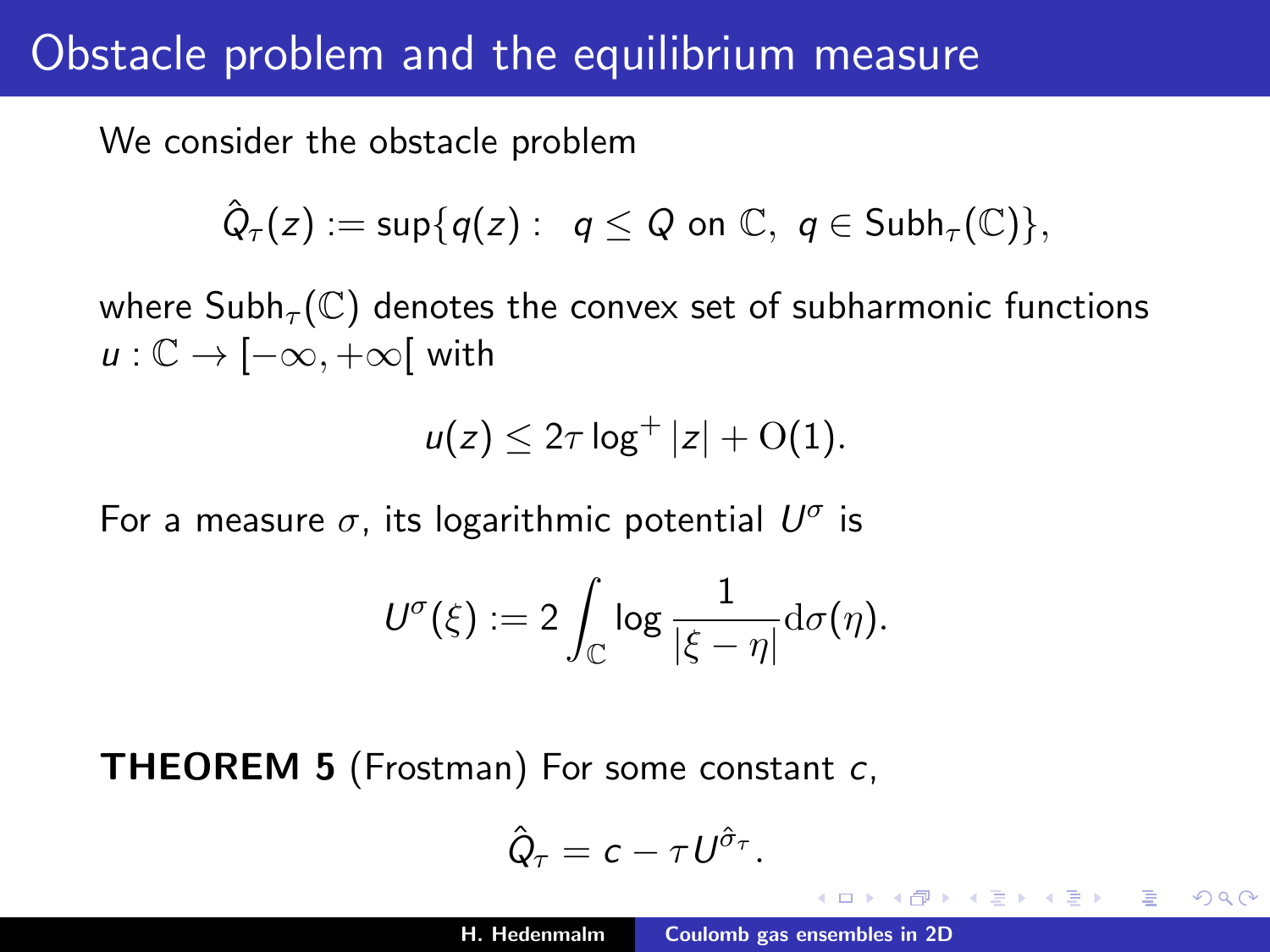Let  $S_{\tau} := \text{supp} \hat{\sigma}_{\tau}$ . This is called the (spectral) droplet. THEOREM 6 (Kinderlehrer-Stampacchia theory) Under smoothness on Q, we have

$$
\Delta \hat{Q}_{\tau}=1_{\mathcal{S}_{\tau}}\Delta Q,
$$

so that

<span id="page-14-0"></span>
$$
\mathrm{d}\hat{\sigma}_{\tau} = \frac{1_{\mathcal{S}_{\tau}}\Delta Q}{4\pi\tau}.
$$

REMARK 7 It follows that the study of the dynamics of the equilibrium measures  $\hat{\sigma}_{\tau}$  reduces to the study of the supports  $S_{\tau}$ . This is in contrast with the 1D theory.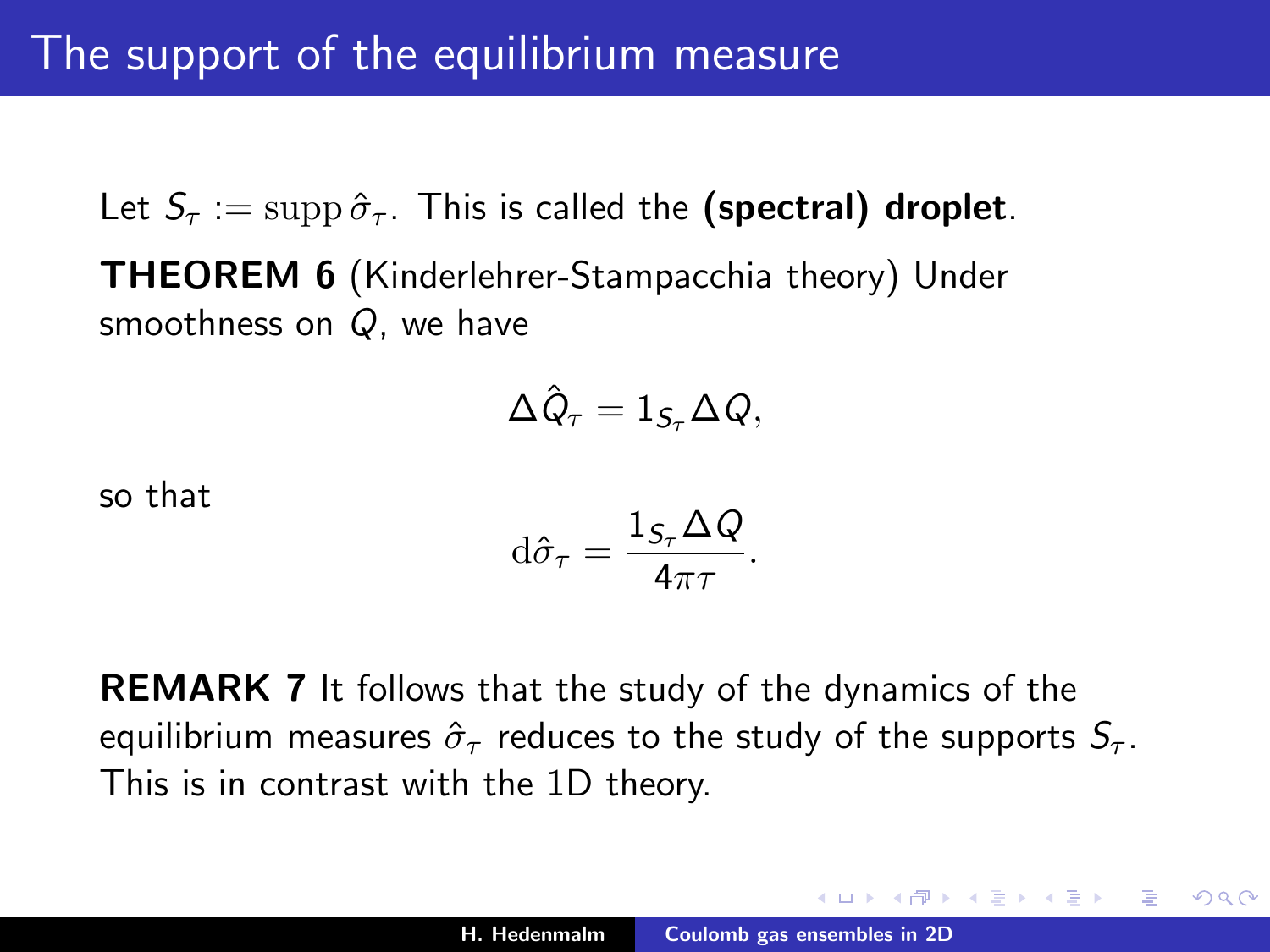#### Comparison with Hermitian ensebles

If we consider the degenerate case when  $Q = +\infty$  on  $\mathbb{C} \setminus \mathbb{R}$ , we get the usual Hermitian ensebles (the eigenvalues are forced to be real). This can be thought of as a limit of smooth potentials

$$
\widetilde{Q}(x+iy):=Q(x)+ay^2,
$$

where we let  $a \rightarrow +\infty$ . We expect that the droplets  $S_a$  tend to a compact subset of R as  $a \rightarrow +\infty$ , where the eigenvalues accumulate, and that the local vertical width of  $S_a$  corresponds to the local density of eigenvalues in the Hermitian ensemble. The relation

$$
\tau \mathrm{d} \hat{\sigma}_\tau = \frac{1}{4\pi} \Delta \hat{Q}_\tau \mathrm{d} A
$$

should survive also in the Hermitian case, although the right hand side must be understood in the sense of distribution theory. E.g., the Wigner semi-circle law comes from an obstacle problem with  $Q(x) = x^2$  along th[e](#page-16-0) [re](#page-16-0)al line and  $Q = +\infty$  [el](#page-14-0)se[w](#page-14-0)[he](#page-15-0)re [in](#page-0-0) [C](#page-37-0)[.](#page-0-0)

<span id="page-15-0"></span> $\Omega$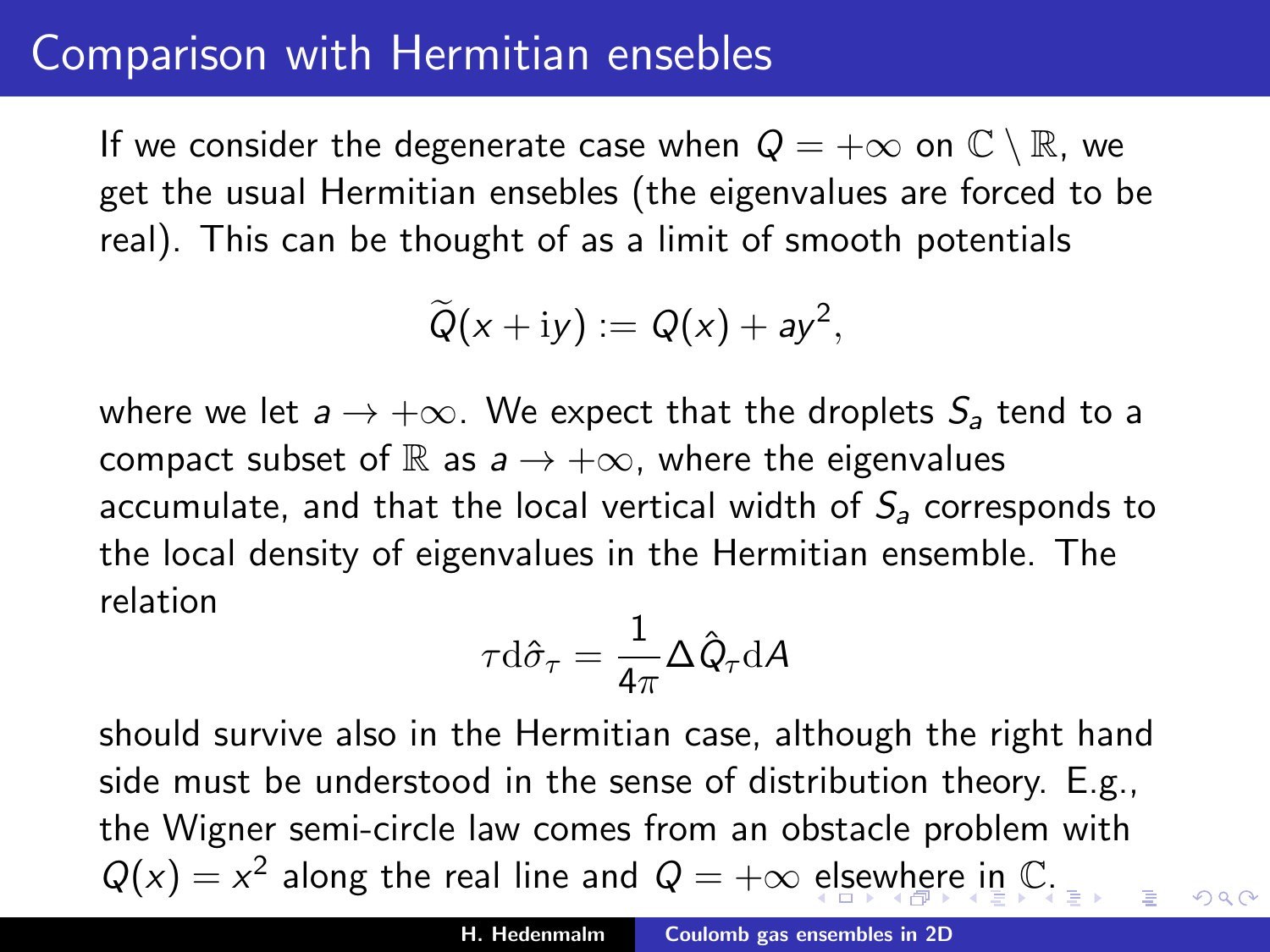We now mention an application of Johansson's marginal measure theorem (Theorem 3) to linear statistics. For  $f \in C_b(\mathbb{C})$ , put

$$
\mathrm{tr}_n f := f(z_1) + \cdots + f(z_n).
$$

THEOREM 8 Under the assumptions of Theorem 3, we have the convergence

$$
\frac{1}{n}\text{tr}_n f \to \int_{\mathbb{C}} f \, \mathrm{d}\hat{\sigma}_\tau
$$

in all moments as  $m \to +\infty$  and  $n = m\tau + o(m)$ .

REMARK 9 We may interpret this as the statement that when applied to a test function, the empirical measure converges to the equilibrium measure.

医电影 化重新分

<span id="page-16-0"></span> $\Omega$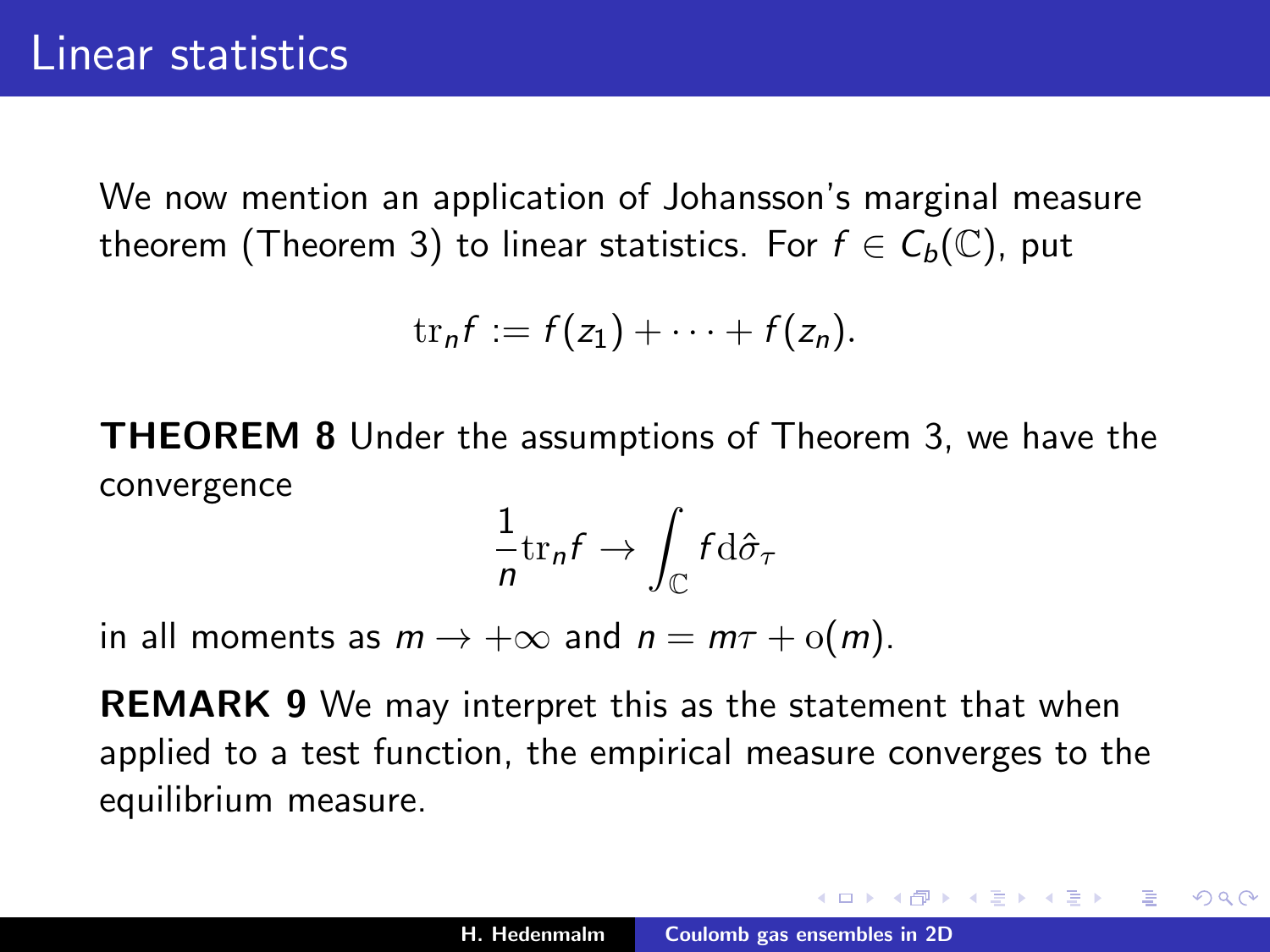We now fix  $\tau = 1$  and write  $S = S_1$ . In the context of Theorem 8, with smooth compactly test functions  $f$ , we would like to analyze first

$$
\mathbb{E}\operatorname{tr}_n f-n\langle f,\hat{\sigma}\rangle.
$$

**THEOREM 10** Under smoothness of  $Q$  and simple-connectedness of S, and smoothness of  $\partial S$ ,

$$
\mathbb{E} \operatorname{tr}_n f - n \langle f, \hat{\sigma} \rangle \to \frac{1}{8\pi} \langle f, \Delta(1_S + L^S) \rangle,
$$

where  $L:=\log \Delta Q$ , and  $L^S$  is the harmonic extension to the outside of  $L|_S$ .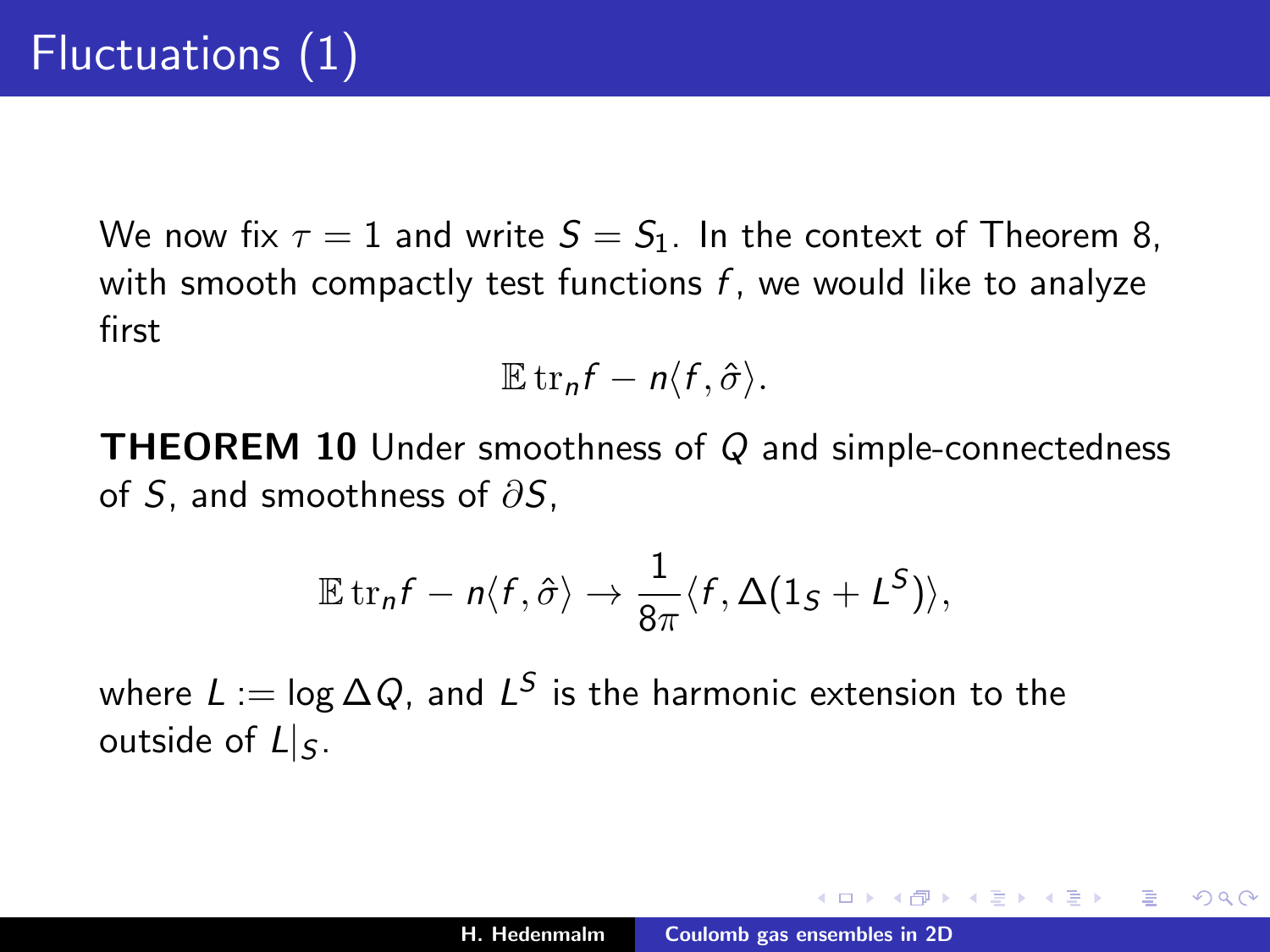The next level to understand is **fluctuations**.

**THEOREM 11** Under smoothness of  $Q$  and simple-connectedness of S, and smoothness of  $\partial S$ ,

$$
\mathrm{tr}_n f - \mathbb{E} \,\mathrm{tr}_n f \to N(0,s^2),
$$

where

$$
s^2 = \frac{1}{4\pi} \int_{\mathbb{C}} |\nabla f^S|^2 \mathrm{dvol}_2.
$$

 $\leftarrow$   $\Box$ 

 $2Q$ 

K 로 )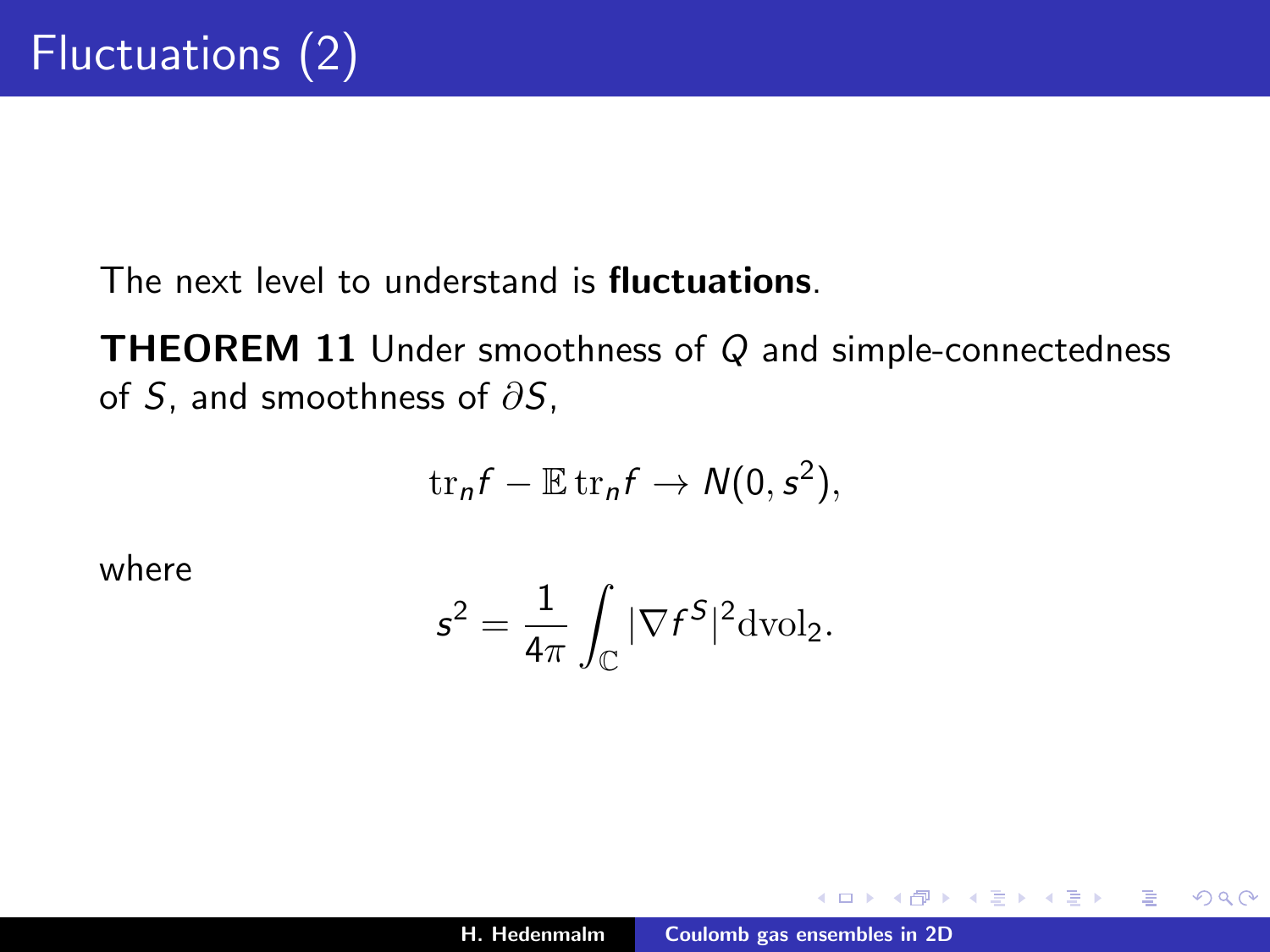The specific choice we made of the inverse temperature gives us correlation kernel structure. That is, the whole process is determined by the *correlation kernel*  $L(z, w)$ , which depends on n, m, Q, which has the form

$$
L(z,w):=K(z,w)\,\mathrm{e}^{-\frac{m}{2}(Q(z)+Q(w))},
$$

where  $K(z, w)$  is the reproducing kernel for the space of polynomials of degree  $\leq n-1$  with inner product norm

$$
||f||^2 = \int_{\mathbb{C}} |f|^2 e^{-mQ} dA < +\infty.
$$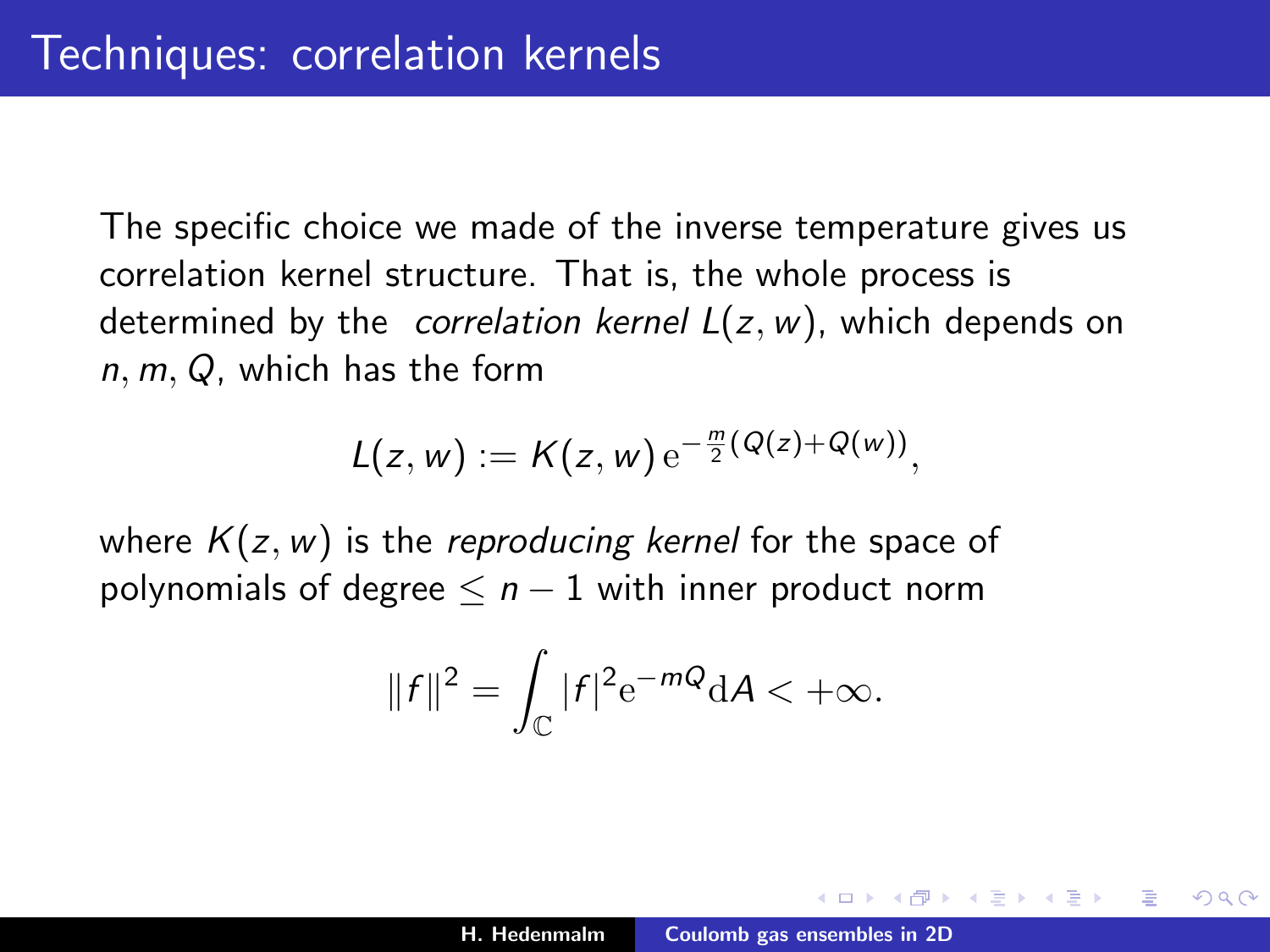The specific choice we made of the inverse temperature gives us correlation kernel structure. That is, the whole process is determined by the *correlation kernel*  $L(z, w)$ , which depends on n, m, Q, which has the form

$$
L(z,w):=K(z,w)\,\mathrm{e}^{-\frac{m}{2}(Q(z)+Q(w))},
$$

where  $K(z, w)$  is the reproducing kernel for the space of polynomials of degree  $\lt n$  with inner product norm

$$
||f||^2 = \int_{\mathbb{C}} |f|^2 e^{-mQ} dA < +\infty.
$$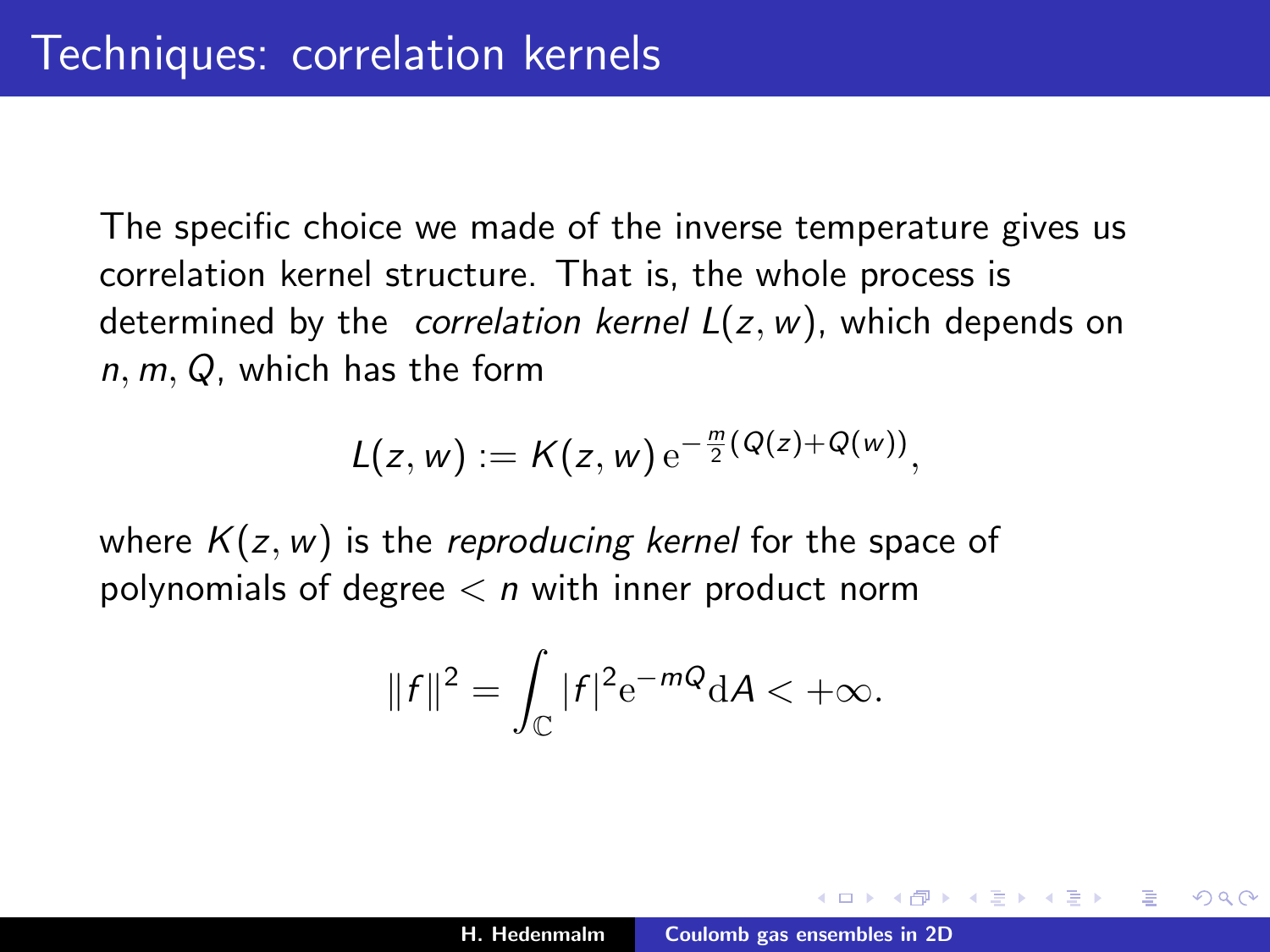The determinant

$$
\det\left(\left[L(z_i, z_j)\right]_{i,j=1}^k\right)
$$

describes the intensity of finding a k-tuple of electrons at the points  $z_1, \ldots, z_k$ . E.g.,  $L(z, z)$  describes the density of electrons in position z.

 $2Q$ 

K 로 )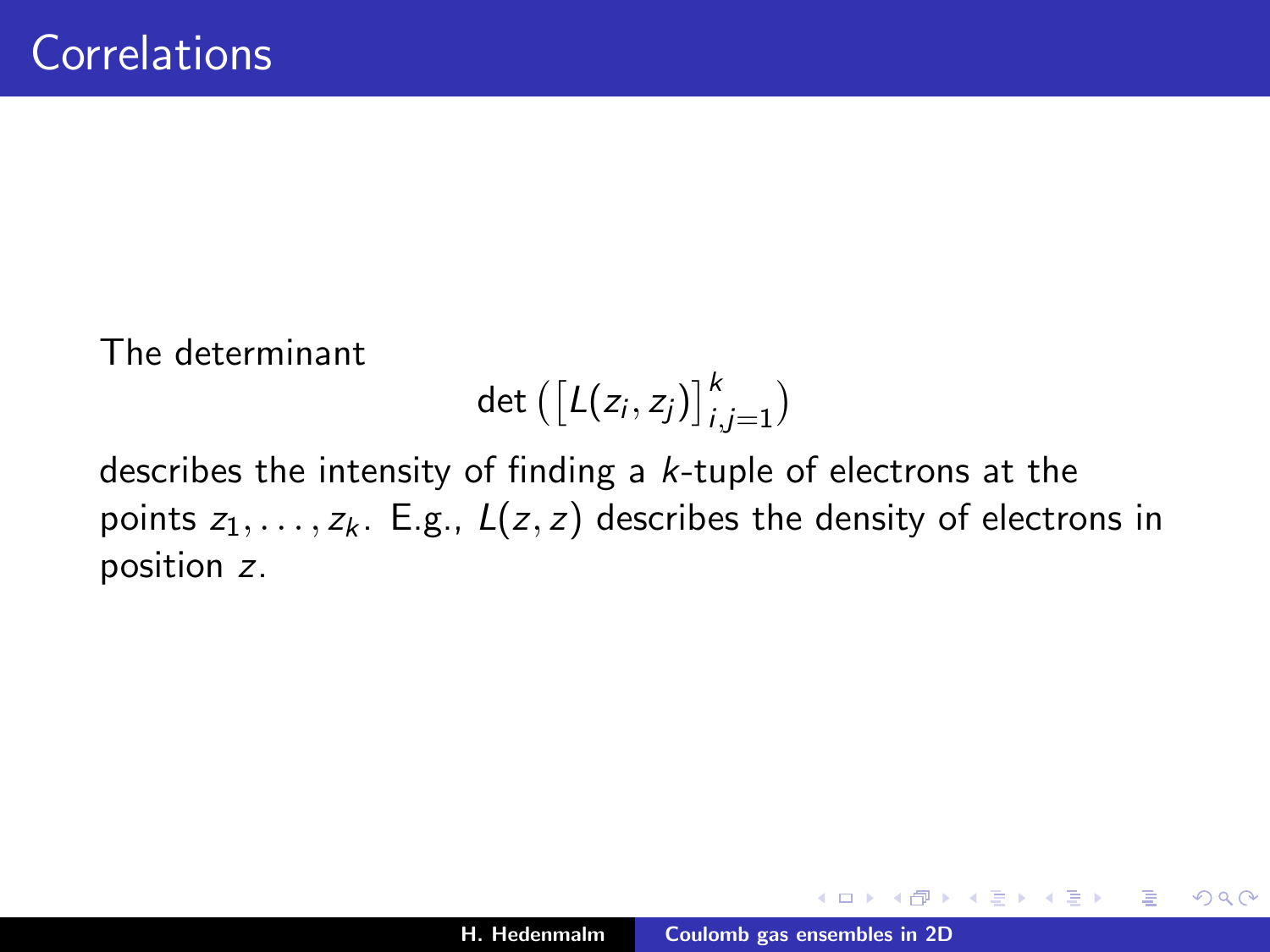#### Reproducing kernel expansion

Reproducing kernel expansions have a long history, rooted in the works of Hörmander, Fefferman, Boutet de Monvel, Sjöstrand, Berndtsson, etc. We use the recent version due to Berman, Berndtsson, and Sjöstrand to get the following.

**THEOREM 12.** We have, for  $n \ge m-1$ ,

$$
K(z, z)e^{-mQ(z)} = m\Delta Q(z) + \frac{1}{2}\Delta \log \Delta Q(z) + O(m^{-1/2}),
$$

on any compact subset  $\Sigma$  of the interior of S with  $\Delta Q > 0$  on  $\Sigma$ . There exists a polarized version of this diagonal approximation:

$$
K_{m,n}(z,w) e^{-mQ^*(z,w)} = m\Delta^* Q^*(z,w) + \frac{1}{2}\Delta^* \log \Delta^* Q^*(z,w) + O(m^{-1/2}e^{(m/2)[Q(z)+Q(w)-2ReQ^*(z,w)]}).
$$

へのへ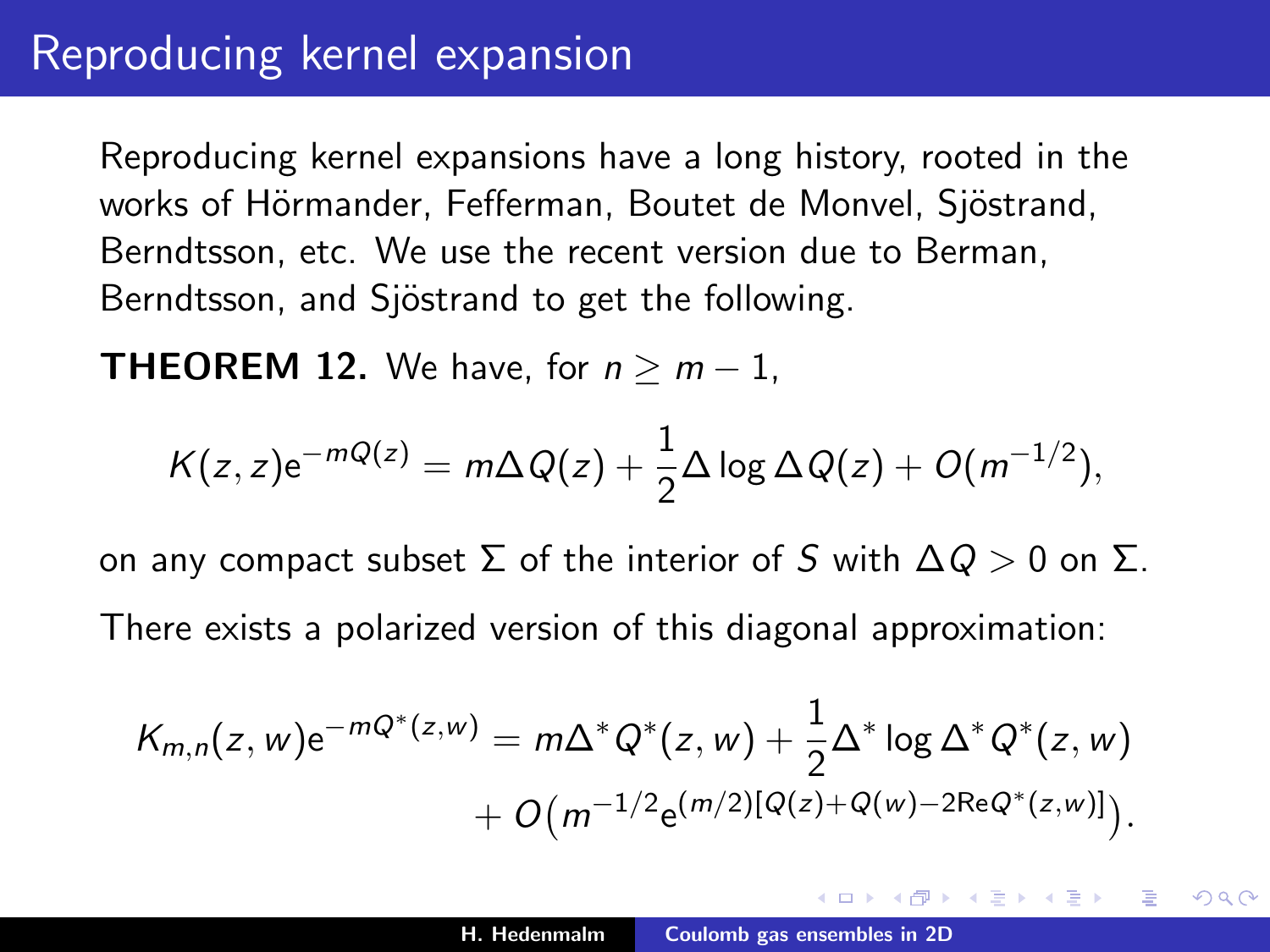The probablity measure

$$
dB^{\langle w \rangle}(z) = \frac{|K(z, w)|^2}{K(w, w)} e^{-mQ(z)} dA(z)
$$

we call the Berezin measure. For  $w \in S$  it converges to a point mass at w as  $m, n \rightarrow +\infty$  while  $n = m + O(1)$ , while for  $w \in \mathbb{C} \setminus S$  it converges to harmonic measure for w in the domain  $\mathbb{C} \setminus S$ . In case w is a bulk point (i.e., it is in the interior of S with  $\Delta Q(w) > 0$ , one can show that the Berezin measure – suitably blown up so that the scale  $m^{-1/2}$  becomes 1 – tends to a radially symmetric Gaussian in the plane.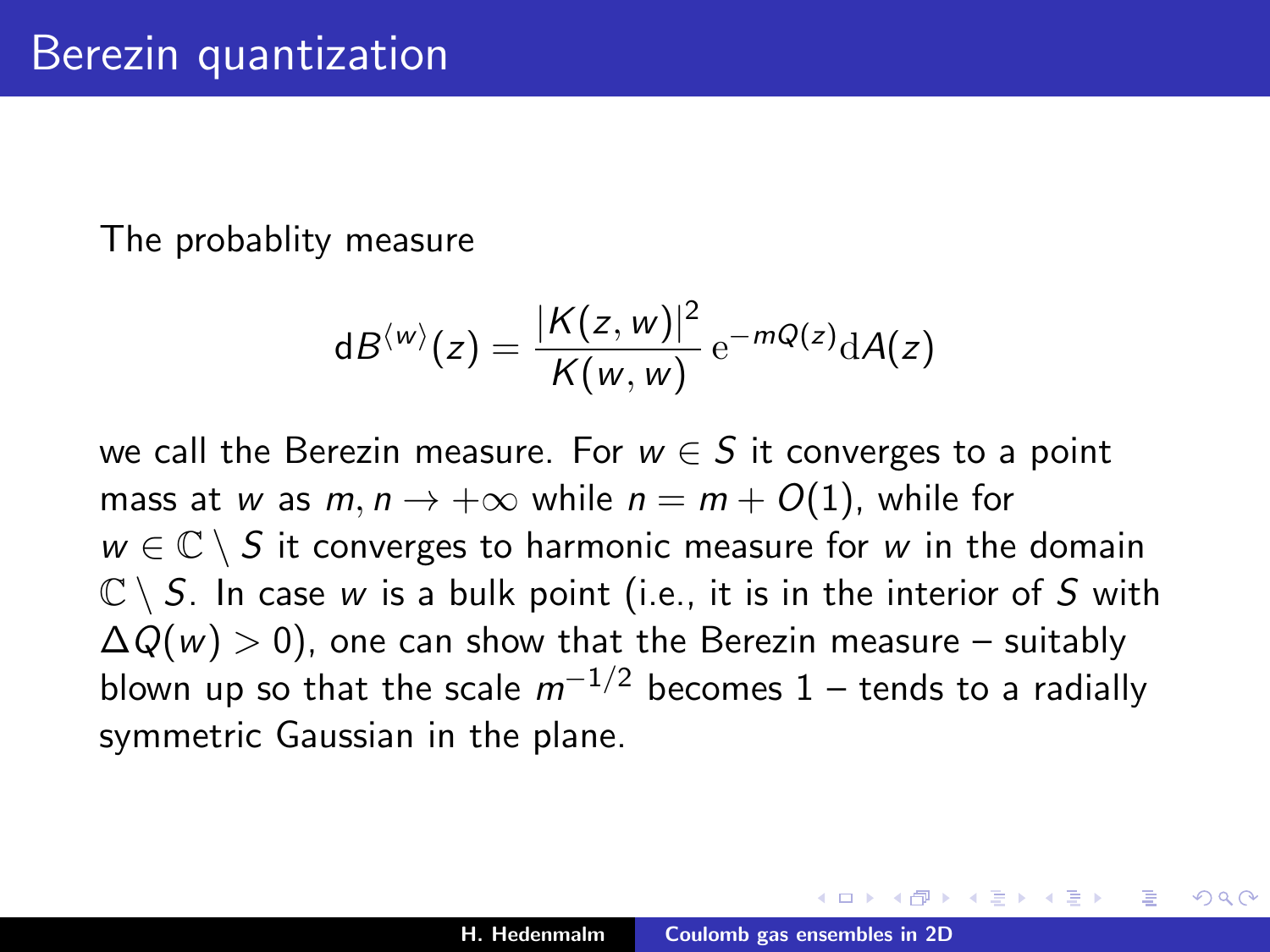The observation that the Berezin measure – rescaled – tends to the Gaussian at interior points with  $\Delta Q > 0$ , corresponds to the blown-up process converging to  $\text{Gin}(\infty)$ , with correlation kernel

$$
L_{\infty}(z, w) = e^{z\bar{w}}e^{-\frac{1}{2}(|z|^2 + |w|^2)}.
$$

This corresponds to the reproducing kernel for the Bargmann-Fock space. The stochastic process is translation invariant with infinitely many points equidistributed in the entire plane.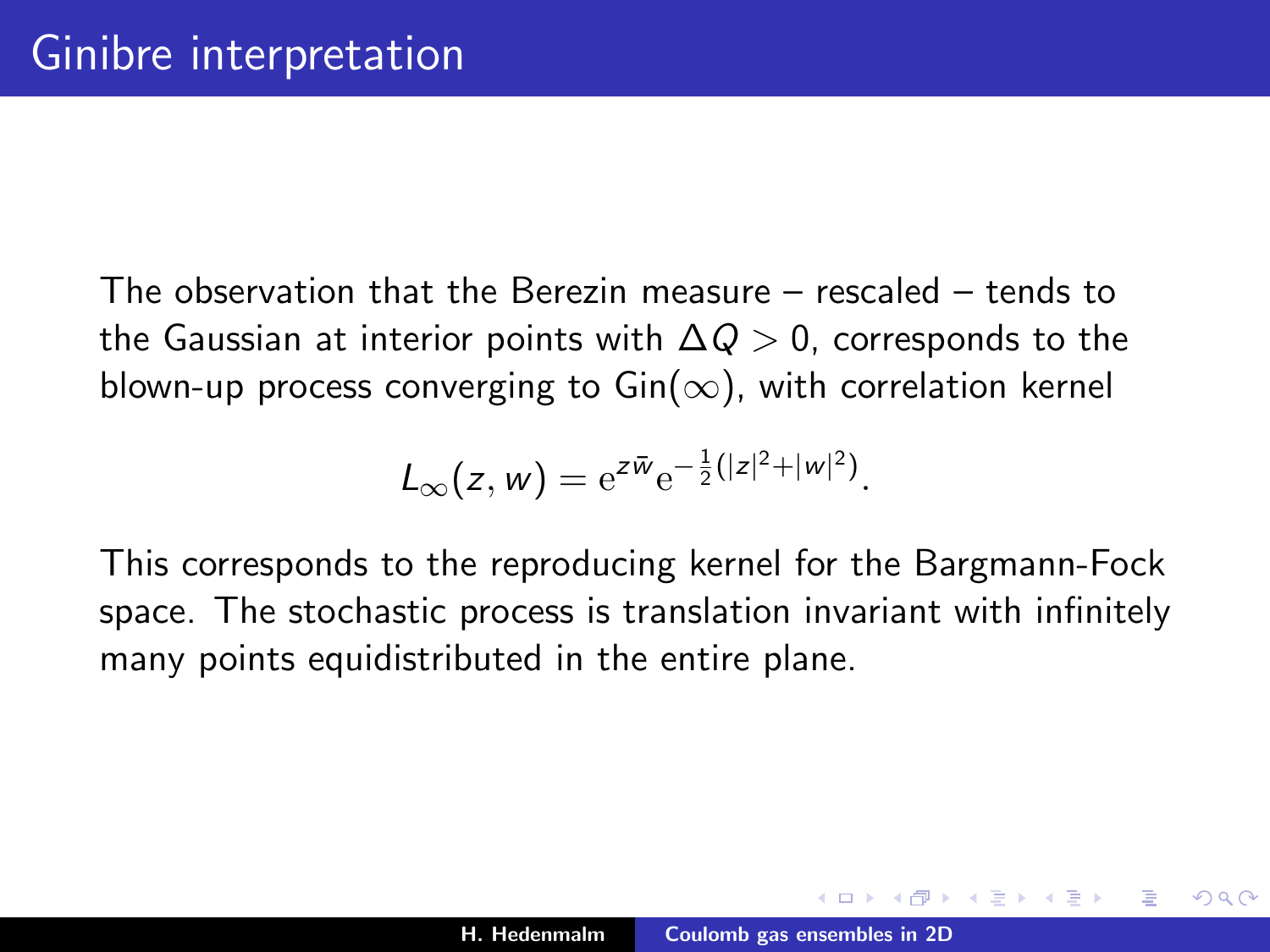In case of the usual Ginibre ensemble, with reproducing kernel

$$
K(z, w) = m \sum_{j=0}^{n-1} \frac{(m \overline{z} \overline{w})^j}{j!},
$$

we can make explicit calculations. The droplet  $S$  is the closed unit disk, so the boundary is the unit circle. If we blow up at a boundary point, the reproducing kernel tends to the reproducing kernel for a naturally defined subspace of the Bargmann-Fock space. The concrete expression involves the error function. This is most likely universal for smooth boundary points of S, for other (real-analytic) weights Q.

∽≏ເ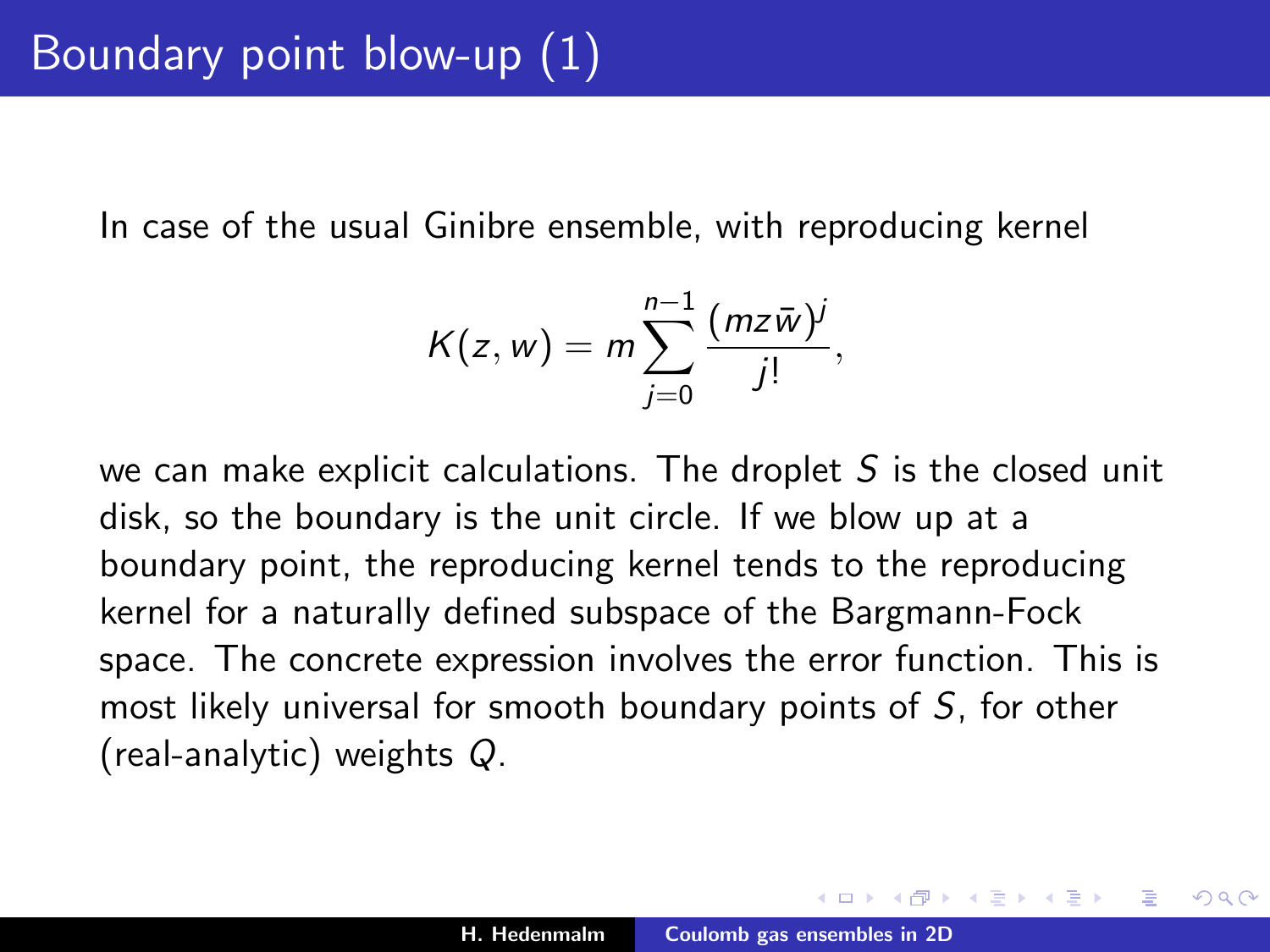The analysis of the Ginibre ensemble suggested that for interior points and for boundary points, the limit of the blow-ups of the correlation kernel is determined by the reproducing kernel of a Hilbert space of entire functions. Probably this is universal. In fact, for GUE we have the sine kernel at bulk points, which is the reproducing kernel for the Paley-Wiener space. And at the boundary we have the Airy process, with a different local scaling of  $m^{-2/3}$ . The Airy kernel is also associated with a space of entire functions. Moreover, the different typical distance  $m^{-2/3}$  comes from the fact that the Wigner semi-circle law has zero density at the boundary point, with a square-root type approach.

→ 伊 ▶ → ヨ ▶ → ヨ ▶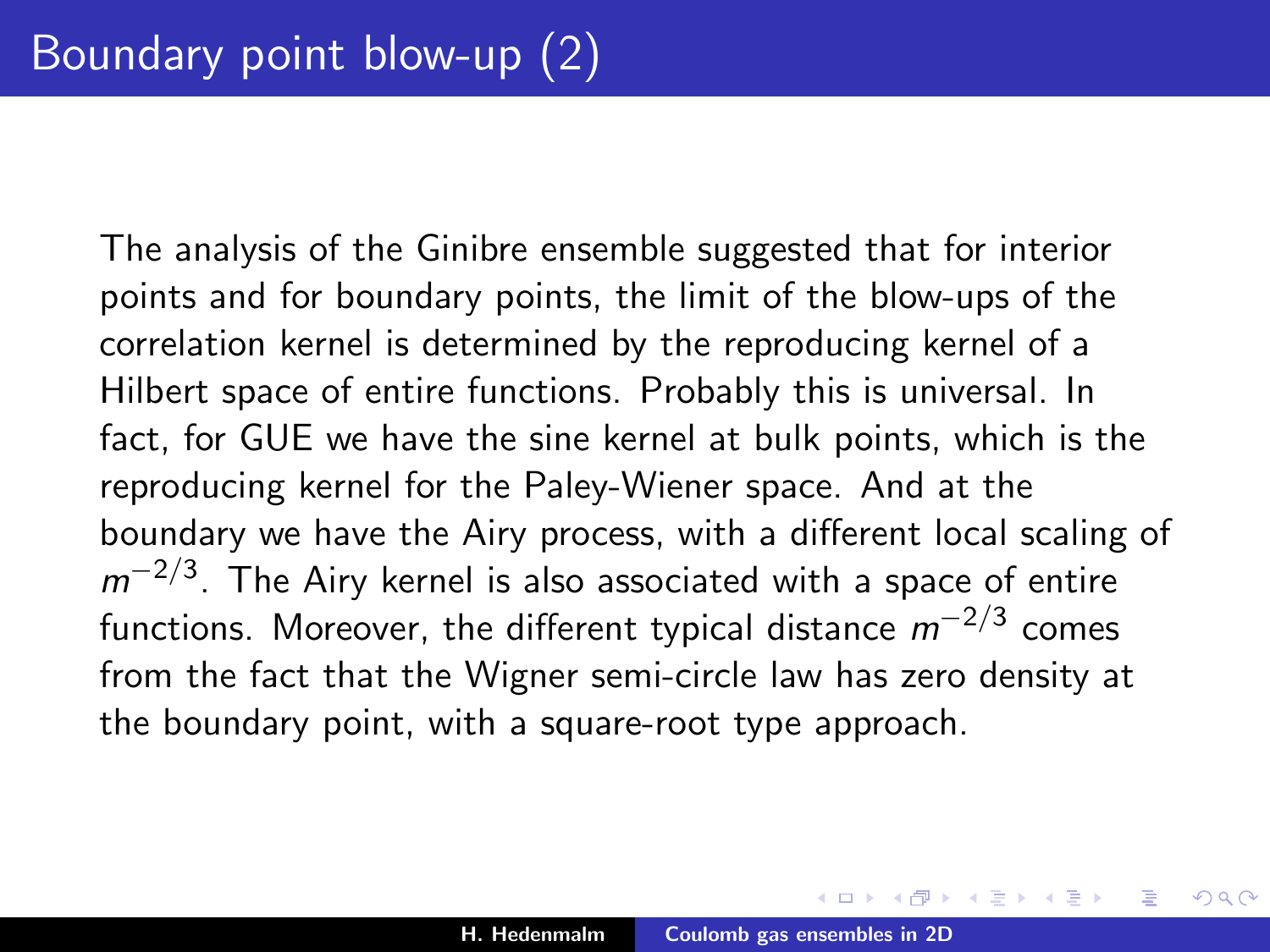To obtain a more satisfactory analysis of the polynomial kernel  $K(z, w)$  near the boundary of the droplet  $S = S<sub>1</sub>$ , we really need an asymptotic expression for the orthogonal polynomials. This would then also help in the analysis of the free energy  $log Z_n$ .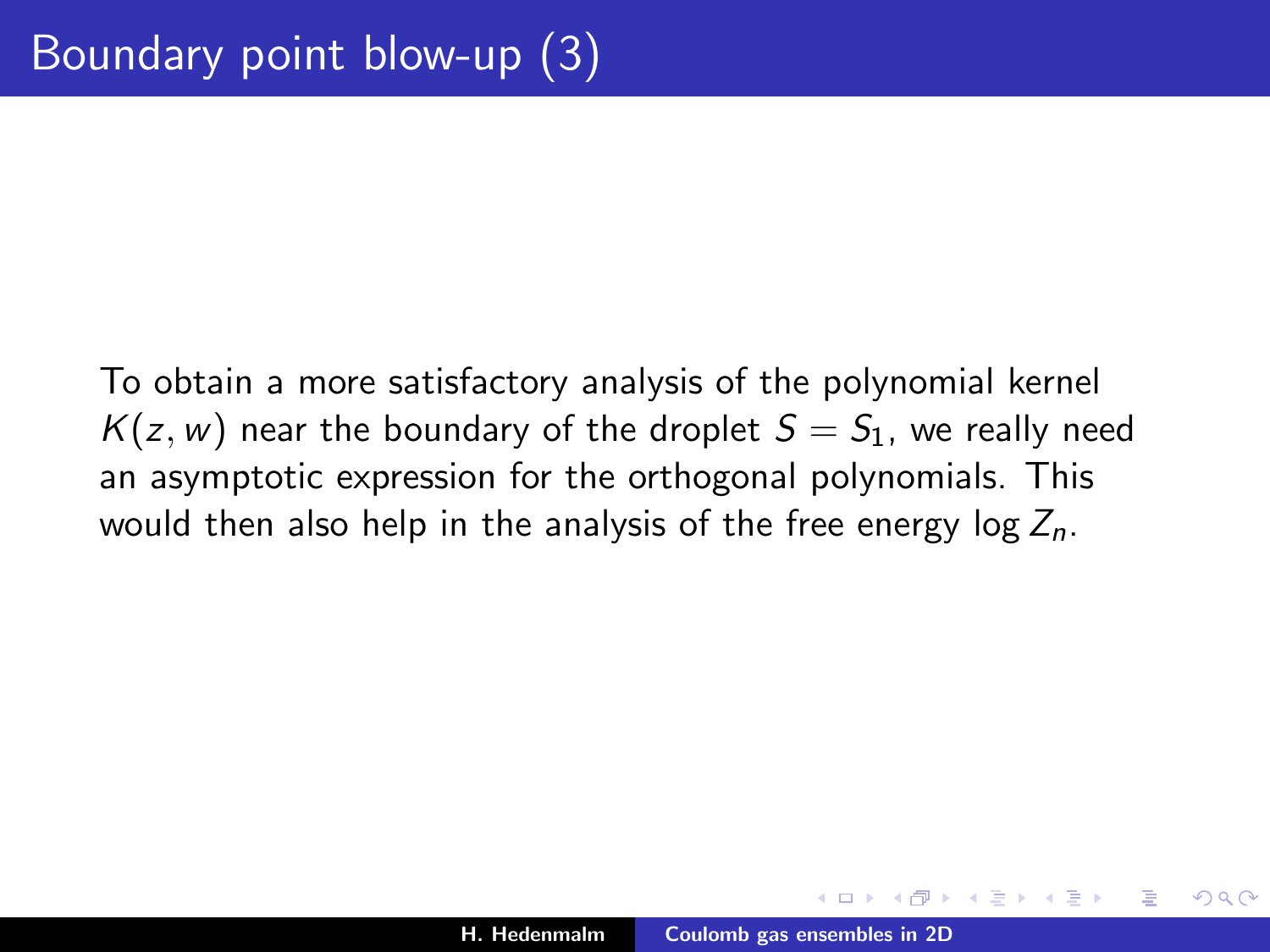Let  $p_0, p_1, p_2, \ldots$  denote the normalized (holomorphic) orthogonal polynomials in  $L^2(\mathbb C,\mathrm e^{-mQ})$ , such that  $p_j$  has degree  $j$ . Then

$$
K(z, w) = \sum_{j=0}^{n-1} p_j(z) \bar{p}_j(w),
$$

is the reproducing kernel for the polynomial subspace (degree  $\leq n-1$ ). We consider asymptotics as  $n = m\tau + o(1)$ . The kernel expansion technique of [AHM1], [Ameur1] (which goes back to [BBS]) works well in the bulk of the droplet  $S_{\tau}$ , and with effort within distance  $m^{-1/2}\log m$  from the boundary  $\partial\mathcal{S}_{\tau}.$  But to go further and analyze in depth the behavior of  $K(z, w)$  near  $\partial S_{\tau}$ , we need to understand the individual orthogonal polynomials.

メタトメミトメミト

∽≏ເ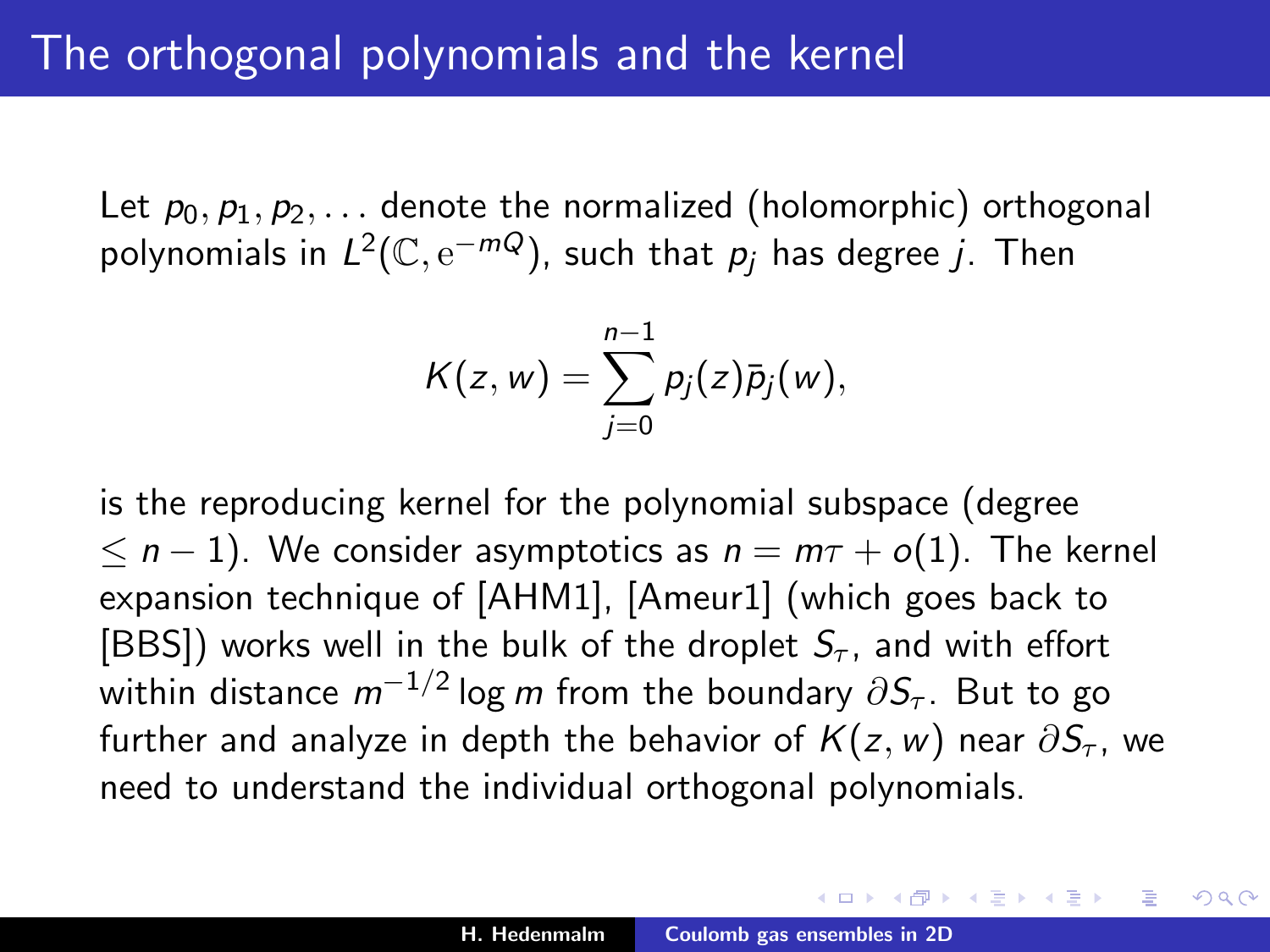It was observed in [AHM2], [AHM3] that the orthogonal polynomials have the following limit:

$$
|p_n(z)|^2 e^{-mQ(z)} dA(z) \to d\omega_\tau(z), \qquad n = m\tau + o(1),
$$

where the right-hand side expresses the *harmonic measure from*  $\infty$ in  $\mathbb{C} \setminus S_{\tau}$ . In other words, the (first) hitting probability from Brownian starting at infinity and ending at  $\partial S_{\tau}$ . With some further effort involving Euler-Maclaurin summation, a second correction term could be guessed from [AHM3]. Note that the left-hand side expresses a probability measure, which is analogous to how the mod-squared of the wave function is a probability distribution. This suggests that it might be possible to analyze  $p_n$  near  $\partial S_{\tau}$  and in particular give a more detailed understanding of "the wave function probability".

御き メミメ メミメー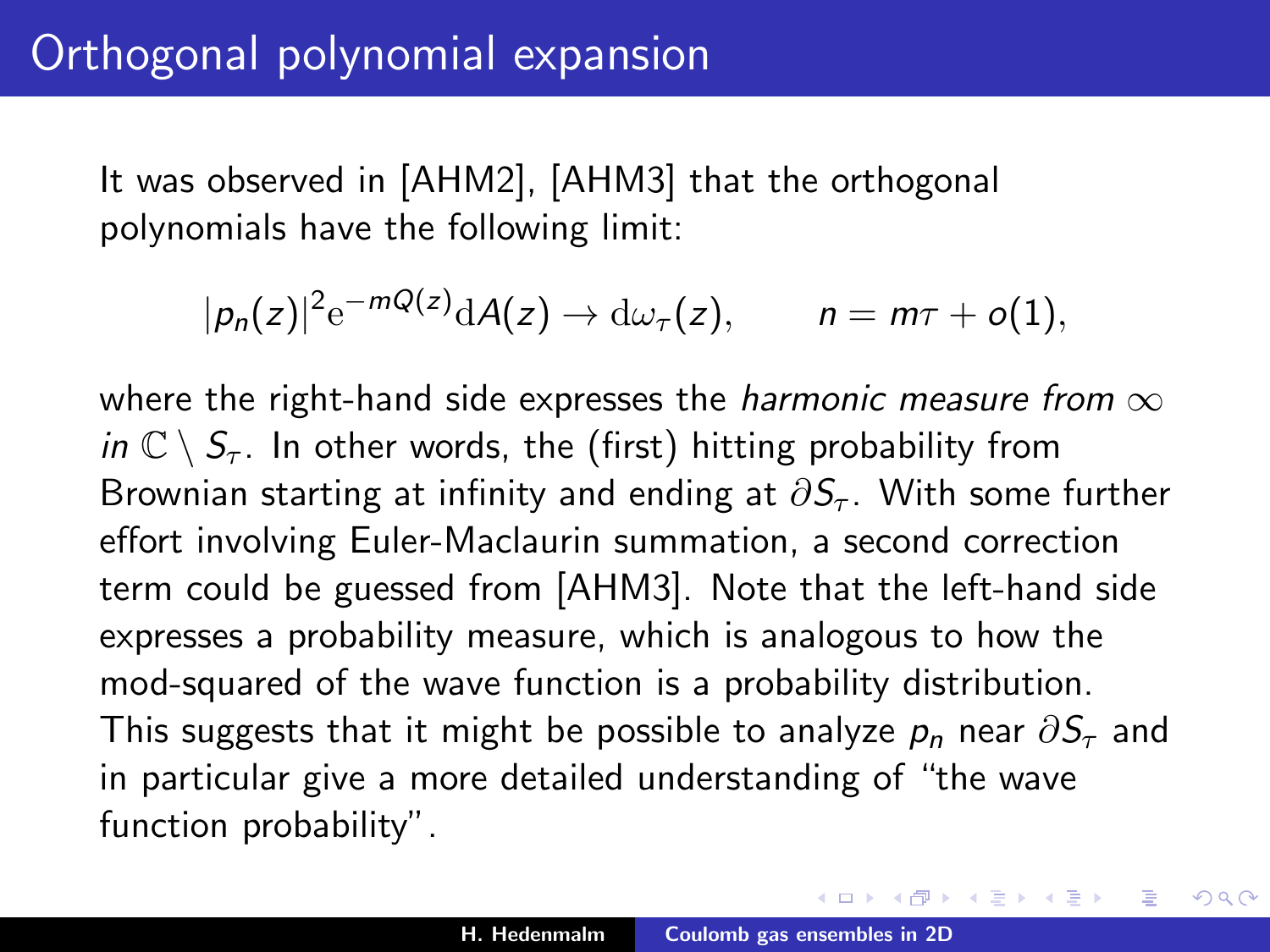We should think of the bulk of  $S_{\tau}$  as the domain of "diffusion", where information travels only approximately the distance  $O(m^{-1/2})$ . The exterior  $\mathbb{C} \setminus S_{\tau}$  however is "rigid", and information travels instantaneously. Based on such thinking, we look for  $p_n$  of the form

$$
p_n(z) \sim C_{m,n} \phi(z)^n \phi'(z) e^{\frac{1}{2} m \mathcal{Q}(z)} (\mathcal{B}^0(z) + m^{-1} \mathcal{B}^1(z) + \ldots),
$$

where  $\mathcal{C}_{m,n} = O(m^{1/4})$  is a normalizing constant,  $\phi$  is the conformal mapping  $\mathbb{C} \setminus S_{\tau} \to \mathbb{D}_{e} := \{z : |z| > 1\}$  which fixes the point at infinity,  $Q(z)$  is a bounded holomorphic function in  $\mathbb{C} \setminus S_{\tau}$ whose *real part equals Q on*  $\partial \mathcal{S}_{\tau}$ *,* and the functions  $\mathcal{B}^j$  are to be found.

す (伊) ト す (白) ト す (白) トー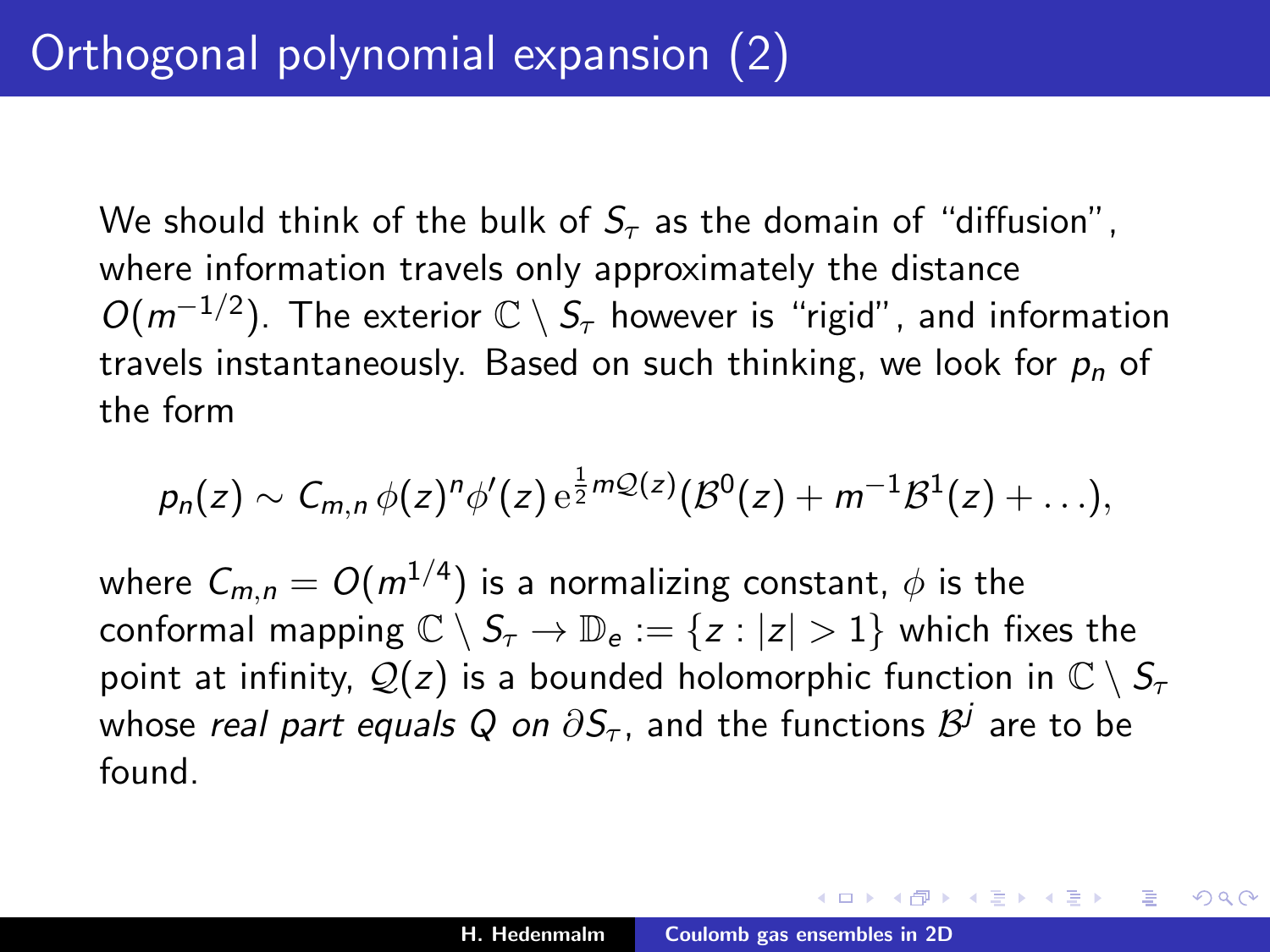The functions  $\mathcal{B}^j$  are obtained algorithmically. For instance,

$$
\mathcal{B}^0(z) = e^{\mathcal{H}(z)},
$$

where  $\mathcal{H}(z)$  is the bounded holomorphic function in  $\mathbb{C} \setminus S_{\tau}$  whose real part equals

$$
\operatorname{Re} \mathcal{H}(z) = \frac{1}{4} \log \frac{\Delta Q(z)}{|\phi'(z)|^2}, \qquad z \in \partial S_{\tau}.
$$

④重き ④重き 。

 $290$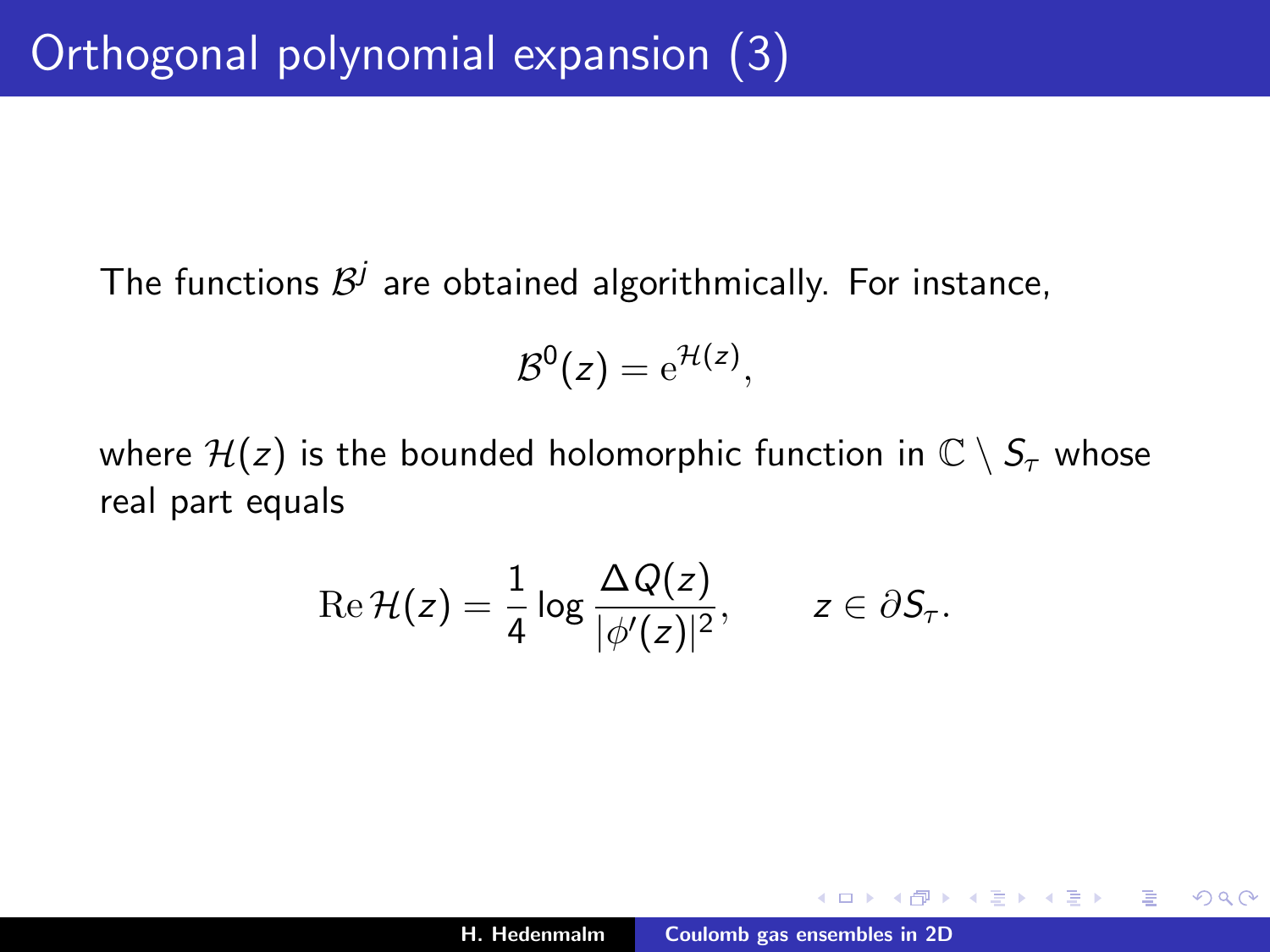We might consider polynomials in z and  $\bar{z}$ , with the degree in  $\bar{z}$  at most  $q - 1$ , and the degree in z at most  $n - 1$ . This was studied in [HH1] in the Ginibre case  $Q(z) = |z|^2$ , and in the general case in [HH2], [H1].

∢ 重 ≯ → (重 ≯

つくい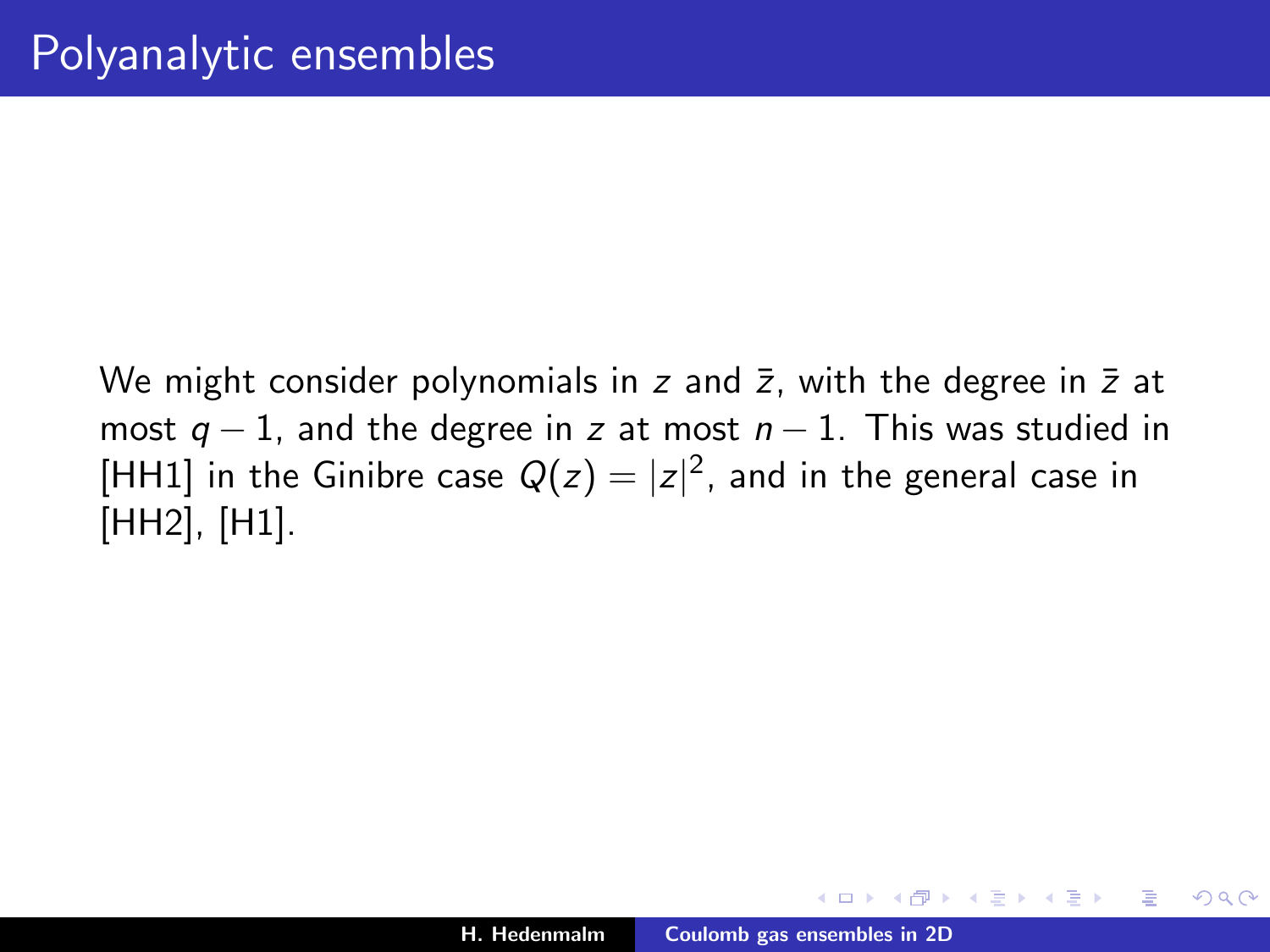#### Simulation of the polyanalytic Ginibre (200X20 pts)



H. Hedenmalm [Coulomb gas ensembles in 2D](#page-0-0)

n a G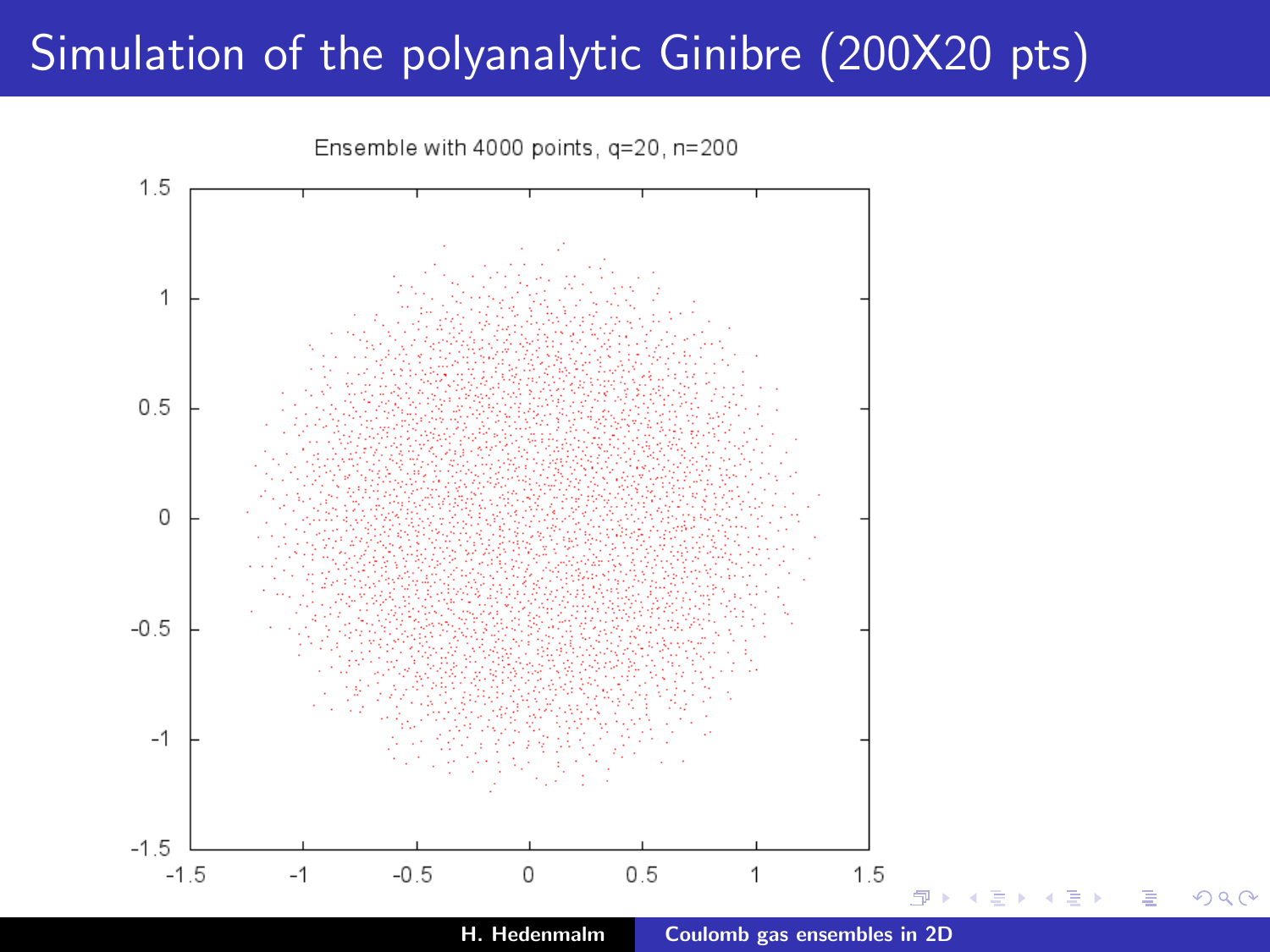### Simulation of the polyanalytic Ginibre (60X60 pts)



H. Hedenmalm [Coulomb gas ensembles in 2D](#page-0-0)

つへへ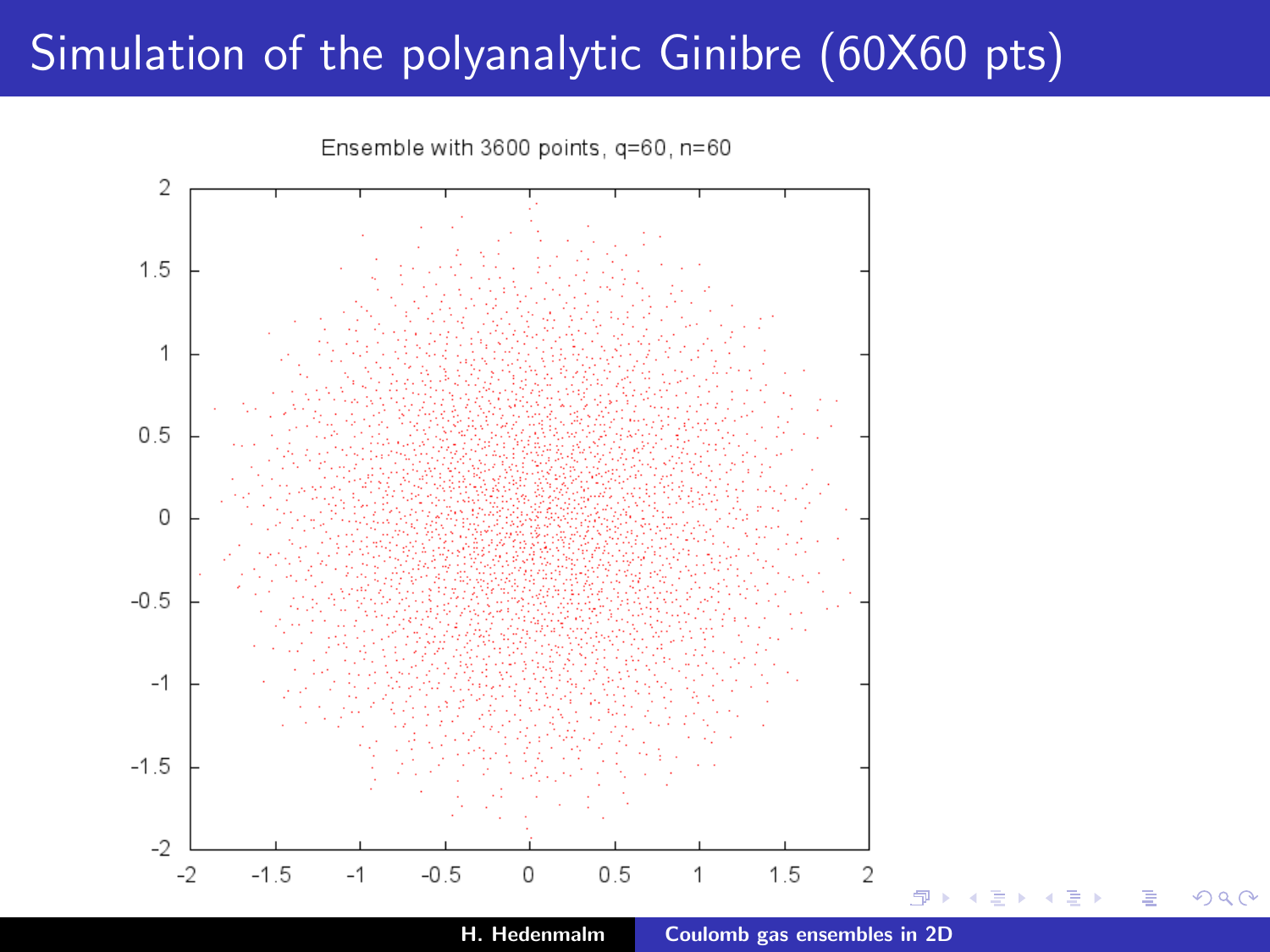### Bibliography (1)

Ameur1. Ameur, Y., Near-boundary asymptotics for correlation kernels. J. Geom. Anal. 23 (2013), no. 1, 73-95. AHM1. Ameur, Y., Hedenmalm, H., Makarov, N., Berezin transform in polynomial Bergman spaces. Comm. Pure Appl. Math. 63 (2010), 1533-1584.

AHM2. Ameur, Y., Hedenmalm, H., Makarov, N., Fluctuations of eigenvalues of random normal matrices. Duke Math. J., 159 (2011), 31-81.

AHM3. Ameur, Y., Hedenmalm, H., Makarov, N., Random normal matrices and Ward identities. Ann. Probab. 43 (2015), 1157-1201. B1. Berman, R. J., Bergman kernels for weighted polynomials and weighted equilibrium measures on Cn. Indiana Univ. Math. J. 58 (2009), 1921-1946.

BBS. A direct approach to Bergman kernel asymptotics for positive line bundles. Ark. Mat. 46 (2008), no. 2, 197-217.

メ 御 メ メ ヨ メ メ ヨ メー

<span id="page-35-0"></span> $2Q$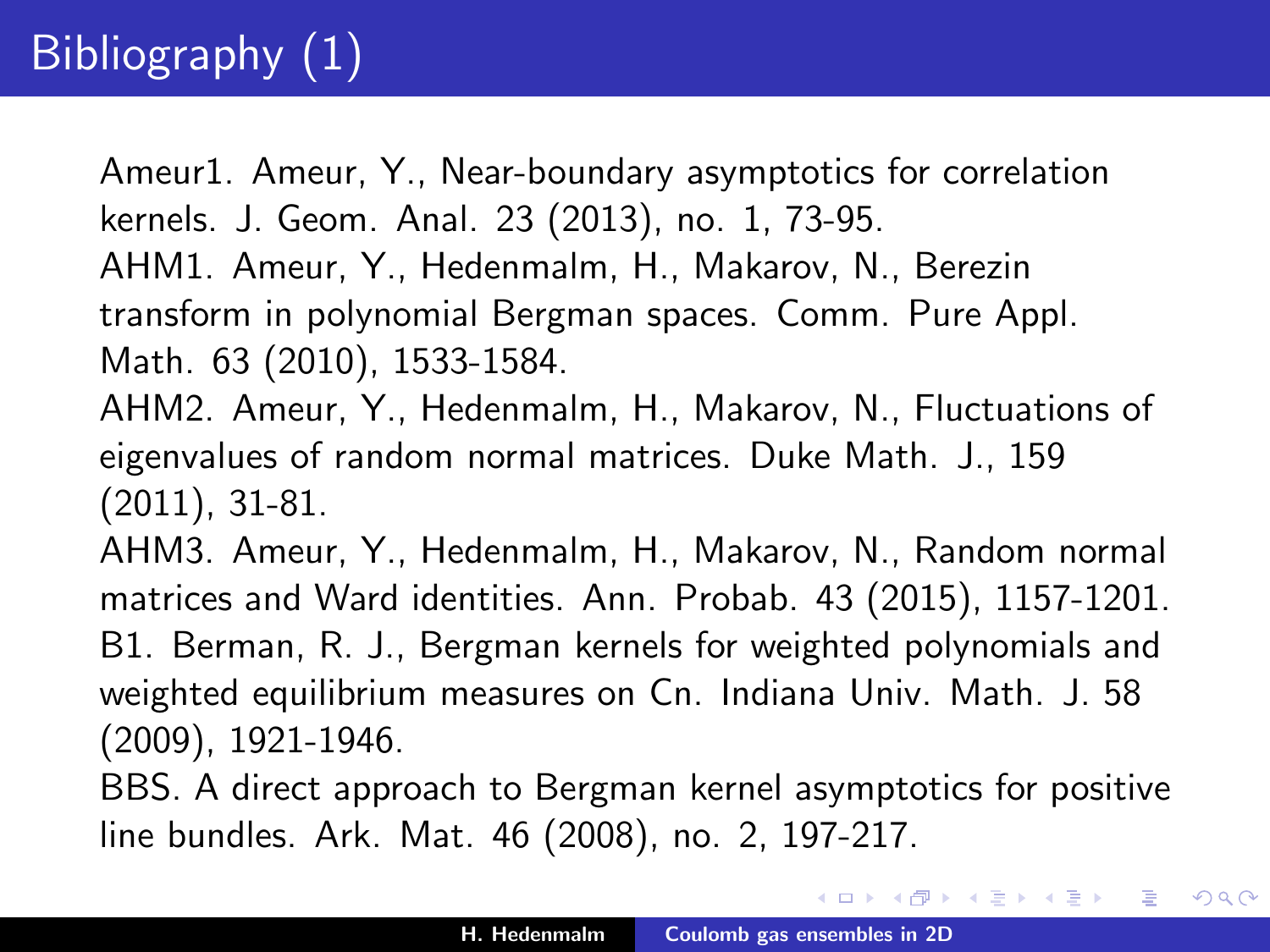# Bibliography (2)

H1. Haimi, A., Bulk asymptotics for polyanalytic correlation kernels. J. Funct. Anal. 266 (2014), 3083-3133. HH1. Haimi, A., Hedenmalm, H., The polyanalytic Ginibre ensembles. J. Stat. Phys. 153 (2013), 10-47. HH2. Haimi, A., Hedenmalm, H., Asymptotic expansion of polyanalytic Bergman kernels. J. Funct. Anal. 267 (2014), 4667-4731.

HM1. Hedenmalm, H., Makarov, N., Coulomb gas ensembles and Laplacian growth. Proc. Lond. Math. Soc. 106 (2013), 859-907. HM2. Hedenmalm, H., Makarov, N., Asymptotics of planar orthogonal polynomials. Work in progress.

HN1. Hedenmalm, H., Nieminen, P., The Gaussian free field and Hadamard's variational formula. Probab. Theory Related Fields 159(1) (2014), 61-73.

HO1. Hedenmalm, H., Olofsson, A., Hele-Shaw flow on weakly hyperbolic surfaces. Indiana Univ. Math. J. [54](#page-35-0) [\(](#page-37-0)[2](#page-35-0)[00](#page-36-0)[5](#page-37-0)[\),](#page-0-0) [11](#page-37-0)[61-](#page-0-0)[11](#page-37-0)[8](#page-0-0)[0.](#page-37-0)

<span id="page-36-0"></span>つへへ